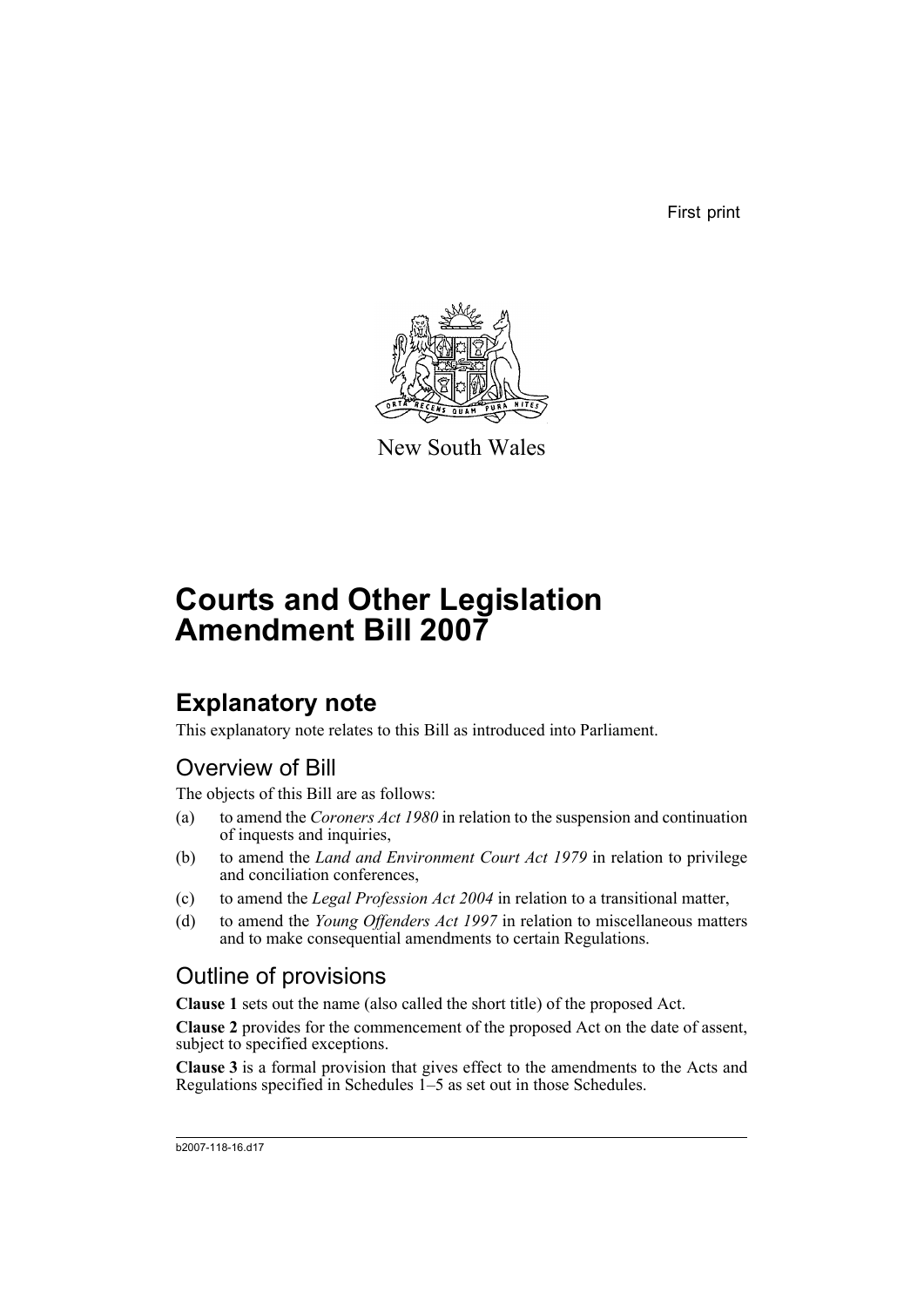Explanatory note

**Clause 4** provides for the repeal of the proposed Act after all the amendments made by the proposed Act have commenced. Once the amendments have commenced the proposed Act will be spent and section 30 of the *Interpretation Act 1987* provides that the repeal of an amending Act does not affect the amendments made by that Act.

# **Schedule 1 Amendment of Coroners Act 1980 No 27**

Section 19 of the *Coroners Act 1980* requires an inquest or inquiry to be terminated in certain circumstances if a person is charged with an indictable offence or the coroner believes the evidence suggests a person would be convicted of an indictable offence concerning a death or suspected death or fire or explosion. Section 20 provides that an inquest or inquiry may be held notwithstanding that an inquest concerning the same death or suspected death or an inquiry concerning the same fire or explosion was earlier terminated under section 19. **Schedule 1 [4] and [5]** amend section 19 and substitute section 20 to make it clear that section 20 allows a coroner to continue an inquest or inquiry that was earlier terminated under section 19 (in order to overturn the decision of the Supreme Court in *Innes & 2 ors v NSW Senior Deputy State Coroner; Commissioner of Police v NSW Senior Deputy State Coroner* [ $2007$ ] NSWSC 1209). The proposed changes replace references to the termination of an inquest or inquiry with references to the suspension of an inquest or inquiry and provide that an inquest or inquiry that was suspended, or not commenced, under section 19 may (on the coroner's own motion or on the application of a specified person) subsequently be resumed or commenced (as the case may be) or may be dispensed with. **Schedule 1 [5]** also makes provision for the State Coroner, or a coroner authorised by the State Coroner, to resume or commence, or to dispense with, a suspended inquest or inquiry if the coroner who adjourned, or did not commence, an inquest or inquiry is unavailable. **Schedule 1 [1]–[3] and [7]–[10]** contain consequential amendments.

**Schedule 1 [6]** substitutes section 22 (Finding of coroner or verdict of jury to be recorded) to clarify the operation of that section and make consequential amendments.

**Schedule 1 [11]** enables the making of regulations of a savings and transitional nature and **Schedule 1 [12]** contains a transitional provision.

## **Schedule 2 Amendment of Land and Environment Court Act 1979 No 204**

**Schedule 2** amends the *Land and Environment Court Act 1979* in order that the same privilege that applies to judicial proceedings with respect to defamation applies in relation to conciliation conferences and documents produced in relation to such conferences.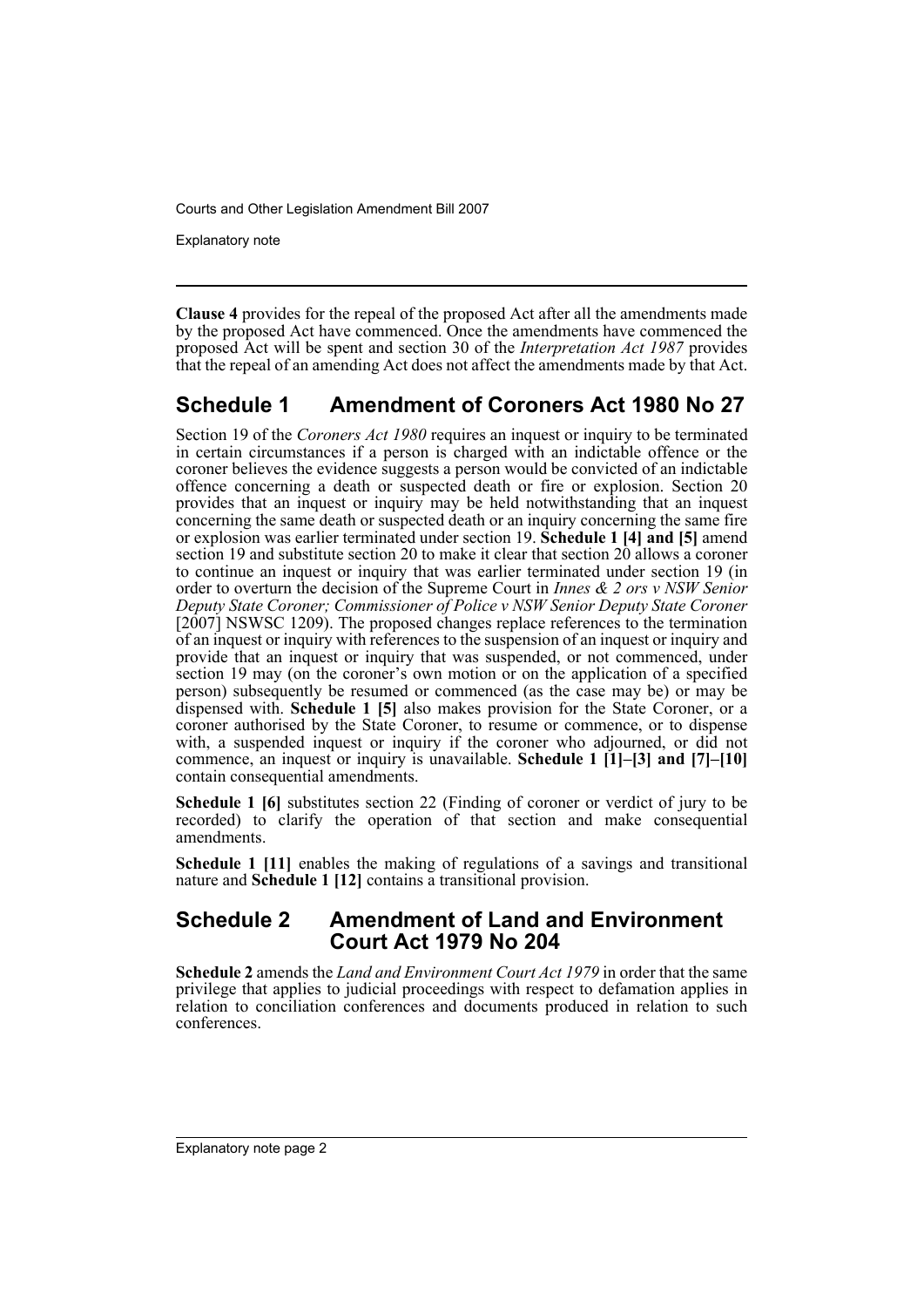Explanatory note

### **Schedule 3 Amendment of Legal Profession Act 2004 No 112**

Prior to the enactment of the *Legal Profession Act 2004*, persons who had completed the necessary legal studies and training were admitted by the Supreme Court as "legal practitioners" and issued with practising certificates by the Bar Association or Law Society. Since the enactment of that Act, those persons are admitted by the Supreme Court as "lawyers" (in an earlier change in terminology in 1993 those persons were admitted as "barristers" or "solicitors"). Clause 26 of Schedule 9 to the *Legal Profession Act 2004* contains provisions to enable earlier references in other Acts and statutory rules to various terms (such as barrister, solicitor, legal practitioner, lawyer, attorney and counsel) to be read as references to the appropriate new terms in order to preserve the operation of those Acts and rules, including a power to make further provision by regulation for the construction of references either generally or in a particular case.

**Schedule 3 [1]** inserts provision to allow former references to "legal practitioners" of a specified number of years' standing to be read as a reference to a period since admission, subject to the ability of the regulations to make different provision in a particular case. **Schedule 3 [2]** extends the regulation-making power that enables earlier references to be construed in a particular case as references to persons holding practising certificates so that the references can be construed instead as references to persons who have been admitted as lawyers.

## **Schedule 4 Amendment of Young Offenders Act 1997 No 54**

#### **Aboriginal and Torres Strait Islander children**

**Schedule 4 [1]** amends section 3 of the *Young Offenders Act 1997* to provide that one of the objects of the Act is to address the over representation of Aboriginal and Torres Strait Islander children in the criminal justice system through the use of youth justice conferences, cautions and warnings. **Schedule 4 [6]** makes a corresponding amendment to section 7 of the *Young Offenders Act 1997* to provide that this is one of the principles that underlies the diversionary scheme created by the Act.

### **Meaning of "victim"**

**Schedule 4 [5]** amends section 5 of the *Young Offenders Act 1997* to expand the definition of *victim* for the purposes of the Act so that it includes people who, as the result of an act, suffer psychological harm (such as fear, humiliation, shame or stress) that does not amount to mental illness or nervous shock and people who suffer financial harm other than property loss. The current definition limits psychological harm to mental illness and nervous shock. It also limits financial loss to situations where the person's property has been taken, destroyed or damaged.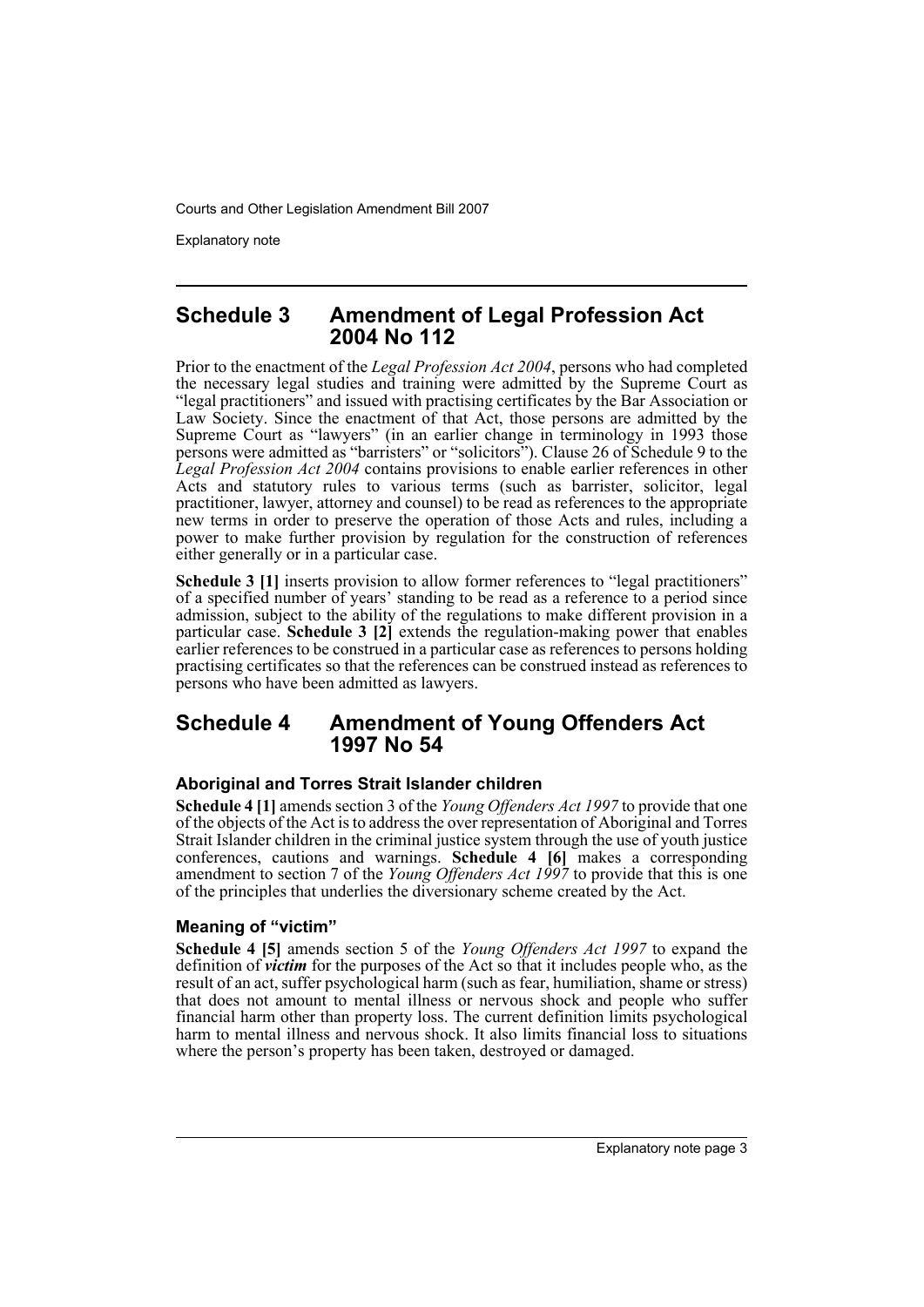Explanatory note

#### **Application of Young Offenders Act 1997 to persons who are no longer children**

**Schedule 4 [7]** inserts a new section 7A in the *Young Offenders Act 1997* to provide that the Act applies (subject to certain exceptions) in relation to a person who:

- (a) is or was a child when an offence covered by the Act is or was committed or alleged to have been committed, and
- (b) is under the age of 21 years when being dealt with under the Act.

The *Young Offenders Act 1997* currently provides that a person may be dealt with under the Act only if the person was a child when the relevant offence or alleged offence was committed and is still a child when he or she is being dealt with under the Act. Section 4 of the *Young Offenders Act 1997* defines *child* to mean a person who is of or over the age of 10 years and under the age of 18 years.

#### **Period for deciding whether to deal with child under Young Offenders Act 1997**

**Schedule 4 [8]** amends section 9 of the *Young Offenders Act 1997* to confirm that an investigating official has at least 14 days to consider whether a child should be dealt with under Part 3 or 4 of the Act or referred to a specialist youth officer under Part 5 of the Act.

#### **Admission of offences**

**Schedule 4 [9]** amends section 10 of the *Young Offenders Act 1997* to provide that one of the circumstances in which an admission by a child of an offence is an admission for the purposes of the Act is if the child is aged 14 years or over and the admission takes place in the presence of an adult chosen by the child. Currently, section 10 provides that the child needs to be aged 16 years or over for this circumstance to apply.

#### **Warnings**

**Schedule 4 [10]** inserts a new section 16A in the *Young Offenders Act 1997* to enable an investigating official who gives a warning to a child, or a youth liaison officer, to give the parents of the child notice that a warning has been given to the child in respect of an offence committed by the child. However, the official or officer must not disclose that information if the official is of the opinion that the disclosure of the information would pose an unacceptable risk to the safety, welfare or well-being of the child. **Schedule 4 [4]** inserts a definition of *youth liaison officer* in section 4 of the *Young Offenders Act 1997*.

**Schedule 4 [11]** amends section 17 of the *Young Offenders Act 1997* to require the Commissioner of Police to ensure that a record of a warning made under the Act is destroyed or expunged once the person to whom the record relates reaches the age of 21 years.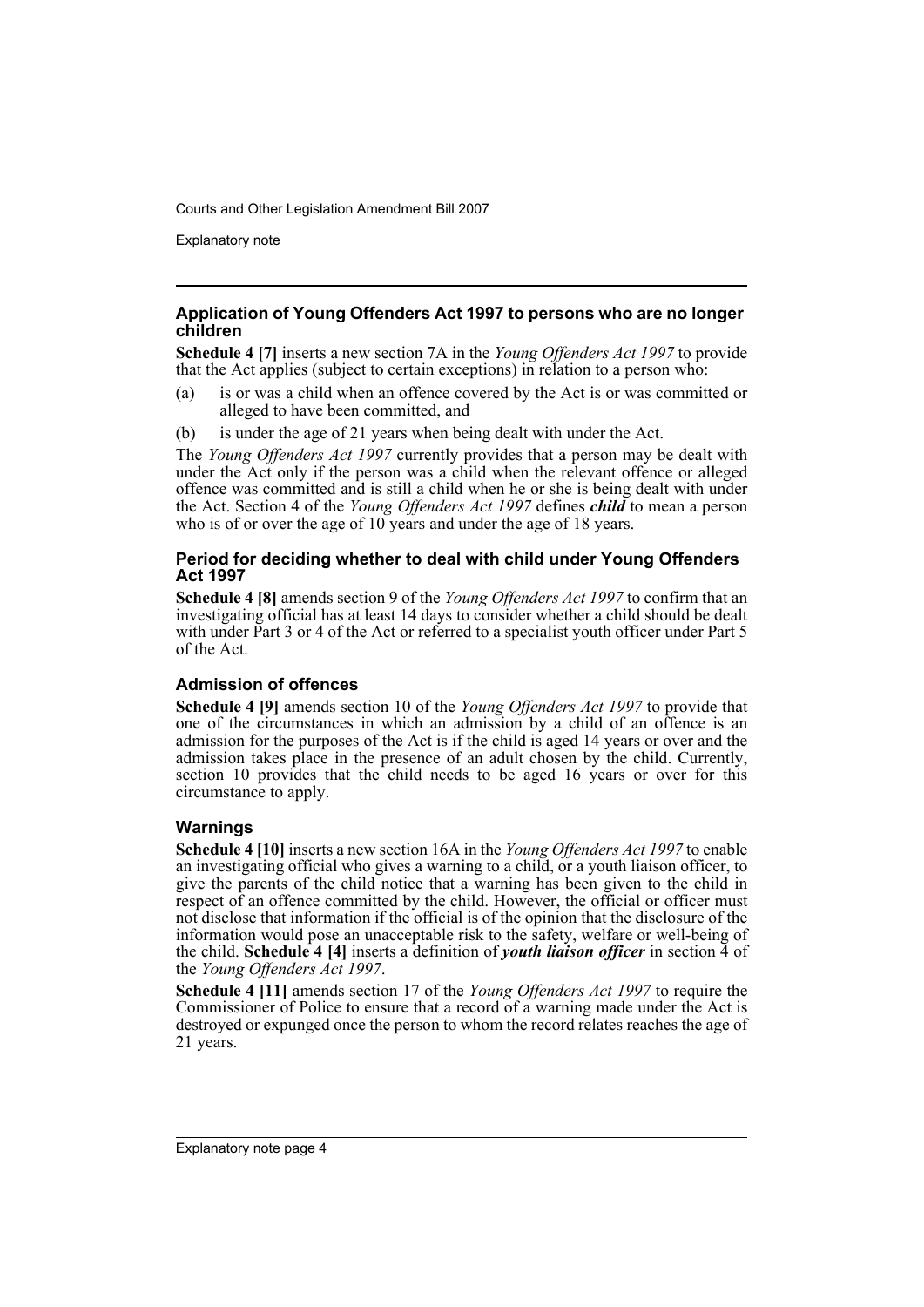Explanatory note

#### **Cautions**

**Schedule 4 [12]** inserts a new section 24A in the *Young Offenders Act 1997* to enable a person arranging for a caution to be given to a child:

- (a) to seek a written statement from any victim of the offence concerned that describes the harm occasioned to the victim by the offence, and
- (b) to give guidance to any such victim as to the kind of matters that are appropriate for inclusion in the statement, and
- (c) to provide any such statement received by the person to the person giving the caution to the child.

**Schedule 4 [14]**, among other things, makes a consequential amendment to section 29 of the Act to enable the person giving a warning to read out such a statement (or part of such a statement) if the person considers it appropriate to do so. In addition, **Schedule 4 [15]** amends section 31 of the *Young Offenders Act 1997* to confer a comparable power on a court giving a caution under that section. It also amends section 31 to require a court that gives a caution under that section to dismiss the proceedings for the offence in respect of which the caution is given.

**Schedule 4 [13]** amends section 28 of the *Young Offenders Act 1997* to enable one student or probationary police officer to be present for training purposes when a caution is given to a child, but only if consent to the officer's presence has been given by the child and an adult who is present with the child.

**Schedule 4 [14]** also amends section 29 of the *Young Offenders Act 1997* to confirm that a person proposing to give a caution to a child under the Act may defer giving the caution if a person responsible for the child or an adult chosen by the child is not present or if the child's capacity to understand what is occurring is affected by alcohol or another drug.

**Schedule 4 [16]** inserts a new section 33A in the *Young Offenders Act 1997* to require the Commissioner of Police to ensure that any finger prints or palm prints obtained from, or photographs taken of, a child in connection with an offence are destroyed if a caution has been given under the Act in respect of the offence.

#### **Youth justice conferences**

**Schedule 4 [17]** amends section 42 of the *Young Offenders Act 1997* to make it clear that a conference administrator's obligation to appoint a conference convenor for a youth justice conference only arises when the administrator is satisfied that a referral for that purpose has been made under Part 5 of the Act.

**Schedule 4 [18]** substitutes section 43 of the *Young Offenders Act 1997* with a new provision that provides that a youth justice conference must be convened within 28 days following a referral (instead of the current 21 days), unless the conference administrator reasonably considers that it is not practicable to do so.

**Schedule 4 [19]** amends section 45 to enable a conference administrator to carry out certain notice giving functions in relation to youth justice conferences as well as the conference convenor.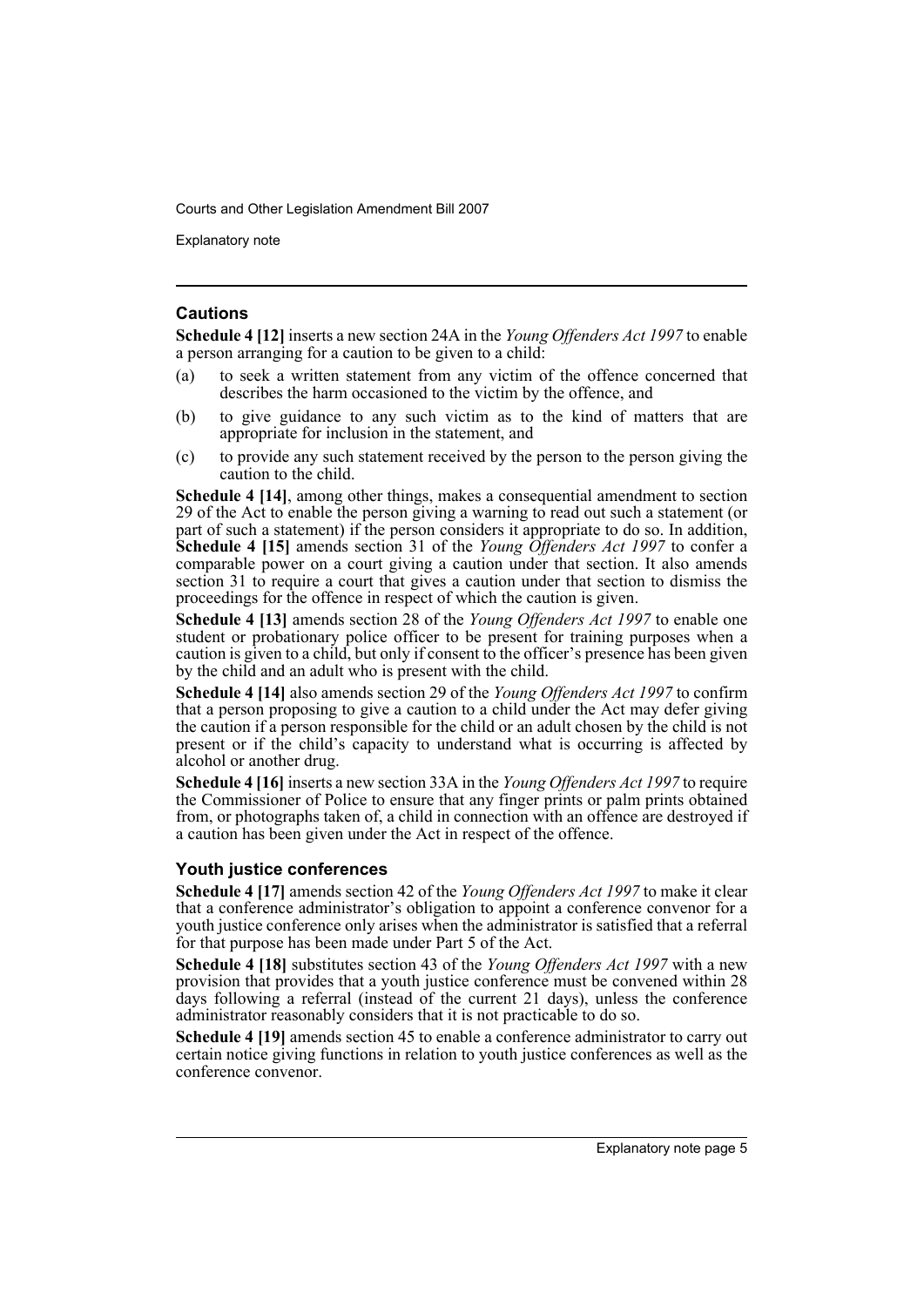Explanatory note

**Schedule 4 [20]** amends section 47 of the *Young Offenders Act 1997* to enable one police officer to be present during a youth justice conference for training purposes, but only if consent to the officer's presence has been given by the conference convenor, child, any victim and (if present) a person responsible for the child.

#### **Disclosure of records and criminal history**

**Schedule 4 [24] and [25]** amend section 66 of the *Young Offenders Act 1997* to enable records of, or relating to, cautions and conferences under the Act to be divulged to certain authorised officers of the Department of Juvenile Justice. **Schedule 4 [24]** also amends section 66 to enable records of warnings to be divulged to youth liaison officers for the purpose of taking action under proposed section 16A. **Schedule 4 [26]** amends section 68 of the *Young Offenders Act 1997* so that limitations on the need for a person to disclose warnings, cautions or conferences given or conducted under the Act in relation to the person that are set out in that section do not apply in relation to an application by a person for employment in child-related employment within the meaning of Part 7 of the *Commission for Children and Young People Act 1998*. The amendment will make the provisions of section 68 more consistent with those applying to spent convictions under the *Criminal Records Act 1991*.

#### **Delegation of functions of Director-General**

**Schedule 4 [23]** inserts a new section 62A in the *Young Offenders Act 1997* to enable the Director-General of the Department of Juvenile Justice to delegate his or her functions under the Act or the regulations to any of the following persons:

- (a) a Deputy Director-General of the Department of Juvenile Justice,
- (b) any other person (or person belonging to a class of persons) prescribed by the regulations.

#### **Abolition of Youth Justice Advisory Committee**

**Schedule 4 [27]** repeals section 70 of the *Young Offenders Act 1997*, which provides for the Youth Justice Advisory Committee to be constituted. **Schedule 4 [32]** inserts a provision in Schedule 3 to the *Young Offenders Act 1997* that abolishes the Committee on the day on which section 70 is repealed by the proposed Act.

#### **Amendments in the nature of statute law revision**

The proposed Act also makes the following amendments to the *Young Offenders Act 1997* in the nature of statute law revision:

- (a) **Schedule 4 [2]** amends section 4 to update a reference to the Director-General of the Department of Juvenile Justice.
- (b) **Schedule 4 [3]** amends section 4 to update a reference to the Police Service.
- (c) **Schedule 4 [21]** amends section 47 to confirm that a reference in that section to an order is a reference to an order made under section 33 of the *Children*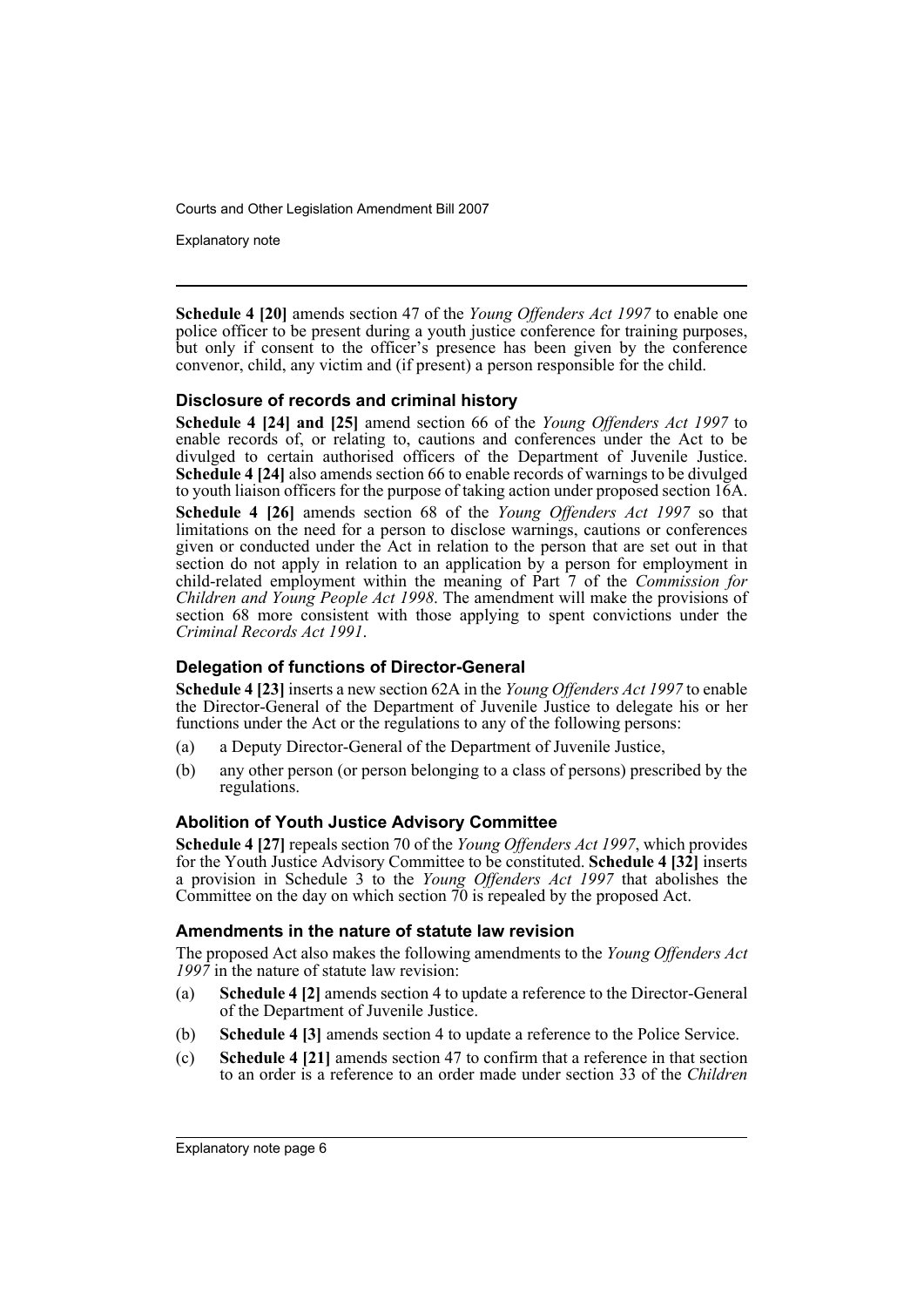Explanatory note

*(Criminal Proceedings) Act 1987* for supervision of a child by the Department of Juvenile Justice,

- (d) **Schedule 4 [22]** amends section 57 to confirm that any dismissal of a charge referred to in that section is being made pursuant to a power conferred by that section rather than under any other law.
- (e) **Schedule 4 [28]** amends Schedule 1 to update a reference to the repealed *Public Sector Management Act 1988*.

#### **Savings and transitional provisions**

**Schedule 4 [30]** amends clause 1 of Schedule 3 to the *Young Offenders Act 1997* to enable the Governor to make regulations of a savings or transitional nature consequent on the enactment of the proposed Act.

**Schedule 4 [32]** amends Schedule 3 to the *Young Offenders Act 1997* to insert a new Part that contains provisions of a savings or transitional nature consequent on the enactment of the proposed Act. **Schedule 4 [29] and [31]** make amendments to Schedule 3 that are consequential on the insertion of the new Part.

### **Schedule 5 Consequential amendment of Regulations**

**Schedule 5** makes amendments to the *Freedom of Information Regulation 2005* and the *Young Offenders Regulation 2004* that are consequential on the abolition of the Youth Justice Advisory Committee by amendments made to the *Young Offenders Act 1997* in Schedule 4.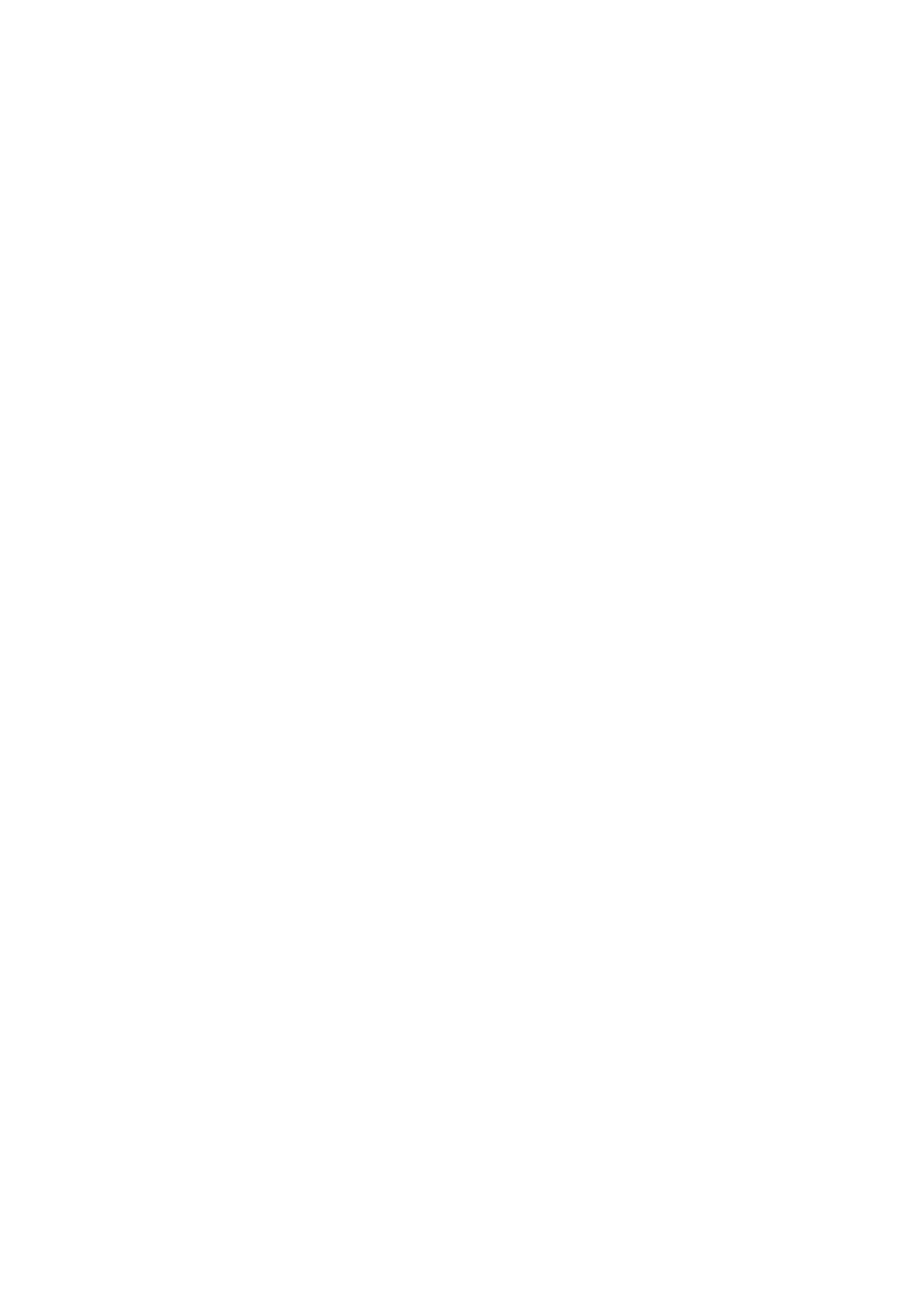First print



New South Wales

# **Courts and Other Legislation Amendment Bill 2007**

# **Contents**

|            |                                                  | Page |
|------------|--------------------------------------------------|------|
| 1          | Name of Act                                      |      |
| 2          | Commencement                                     | 2    |
| 3          | Amendments                                       | 2    |
| 4          | Repeal of Act                                    | 2    |
| Schedule 1 | Amendment of Coroners Act 1980 No 27             | 3    |
| Schedule 2 | Amendment of Land and Environment Court Act 1979 |      |
|            | No 204                                           | 6    |
| Schedule 3 | Amendment of Legal Profession Act 2004 No 112    |      |
| Schedule 4 | Amendment of Young Offenders Act 1997 No 54      | 8    |
| Schedule 5 | Consequential amendment of Regulations           |      |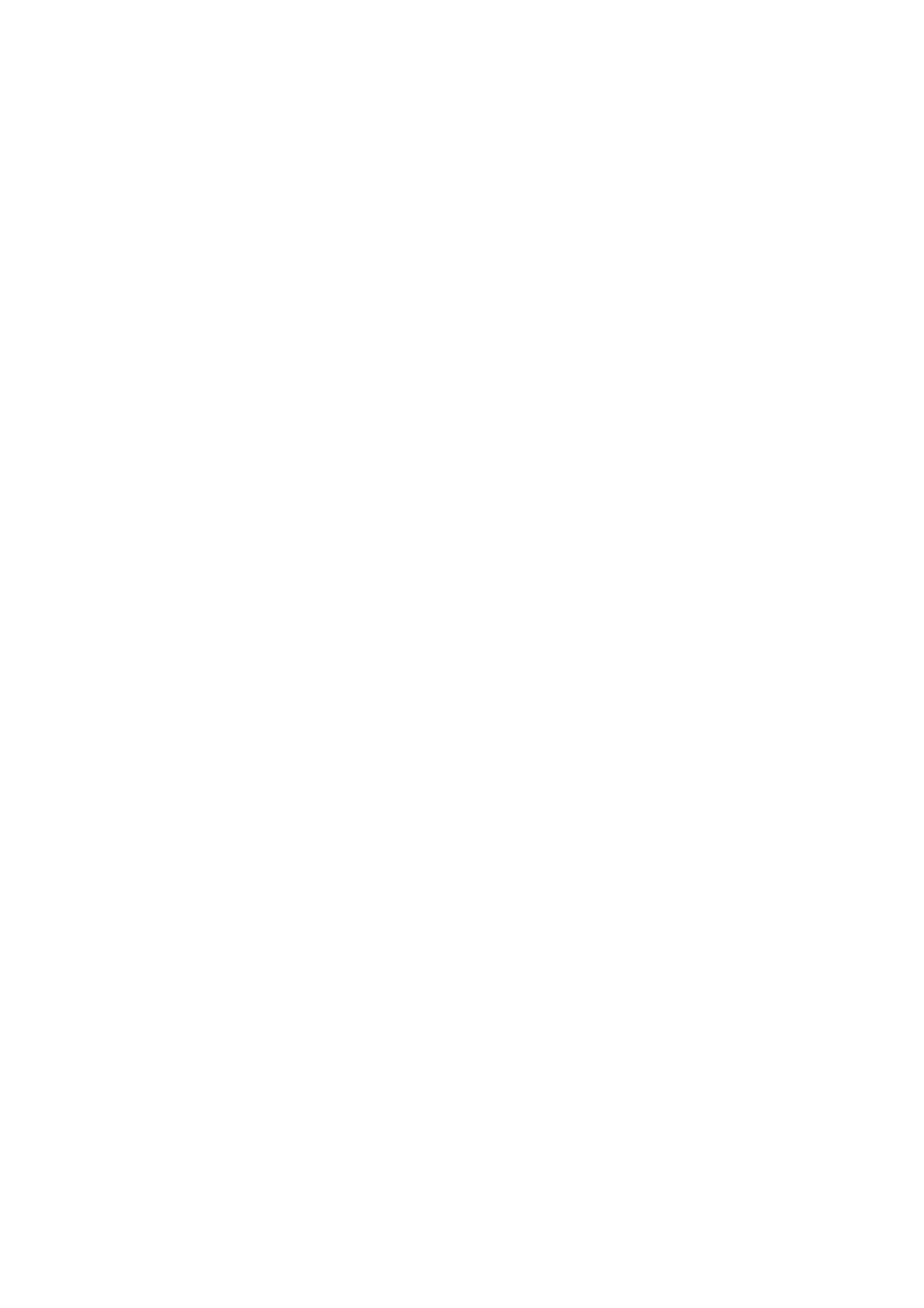

New South Wales

# **Courts and Other Legislation Amendment Bill 2007**

No , 2007

## **A Bill for**

An Act to amend certain Acts with respect to coronial inquests and inquiries, court procedure, young offenders and other matters.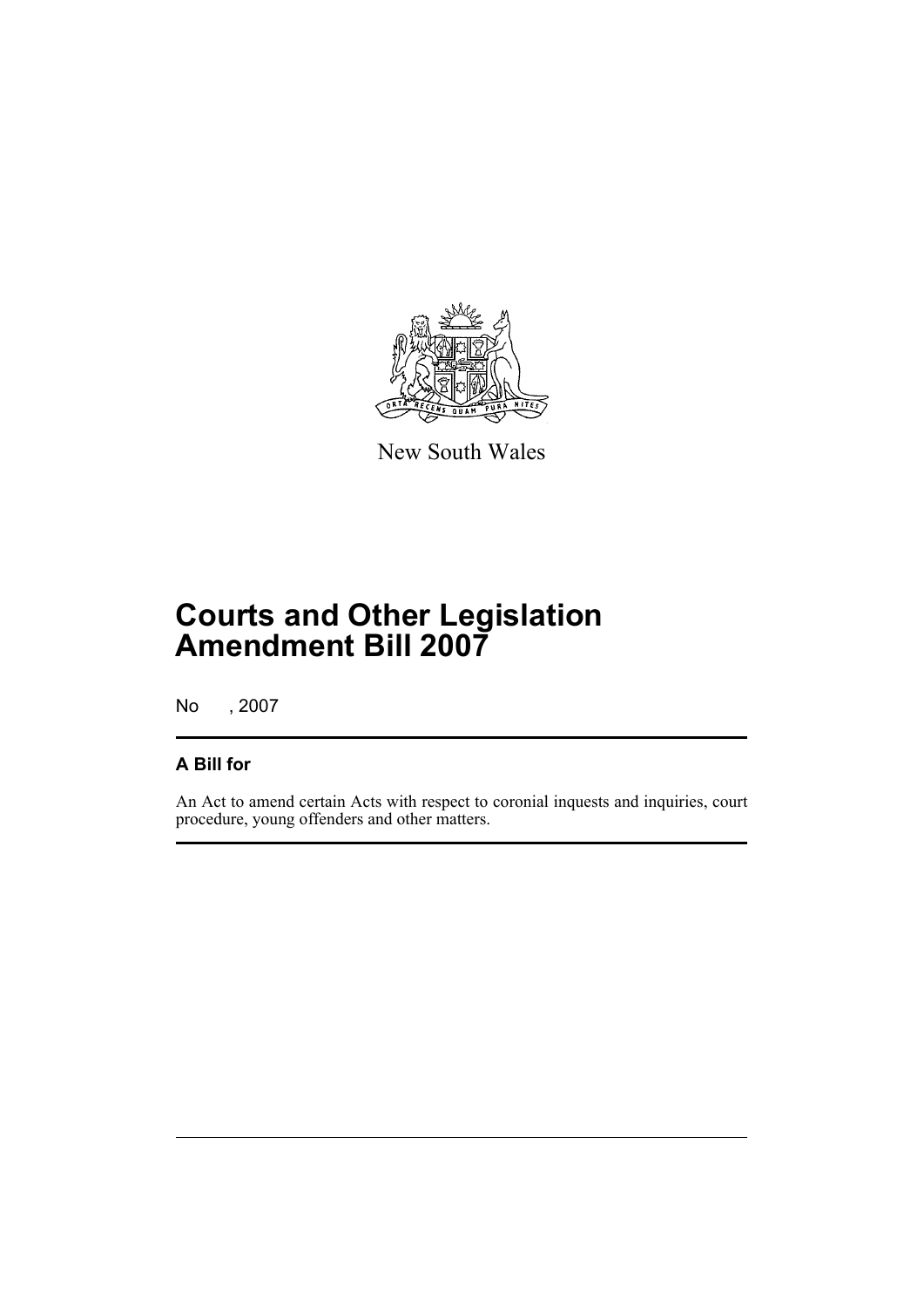<span id="page-11-3"></span><span id="page-11-2"></span><span id="page-11-1"></span><span id="page-11-0"></span>

|              |     | The Legislature of New South Wales enacts:                                                                                                                | 1                   |
|--------------|-----|-----------------------------------------------------------------------------------------------------------------------------------------------------------|---------------------|
| 1            |     | <b>Name of Act</b>                                                                                                                                        | 2                   |
|              |     | This Act is the Courts and Other Legislation Amendment Act 2007.                                                                                          | 3                   |
| $\mathbf{2}$ |     | Commencement                                                                                                                                              | 4                   |
|              | (1) | This Act commences on the date of assent to this Act, except as<br>specified in subsection $(2)$ .                                                        | 5<br>6              |
|              | (2) | Schedules 2, 4 and 5 commence on a day or days to be appointed by<br>proclamation.                                                                        | $\overline{7}$<br>8 |
| 3            |     | <b>Amendments</b>                                                                                                                                         | 9                   |
|              |     | The Acts and Regulations specified in Schedules 1–5 are amended as<br>set out in those Schedules.                                                         | 10<br>11            |
| 4            |     | <b>Repeal of Act</b>                                                                                                                                      | 12                  |
|              | (1) | This Act is repealed on the day following the day on which all of the<br>provisions of this Act have commenced.                                           | 13<br>14            |
|              | (2) | The repeal of this Act does not, because of the operation of section 30<br>of the <i>Interpretation Act 1987</i> , affect any amendment made by this Act. | 15<br>16            |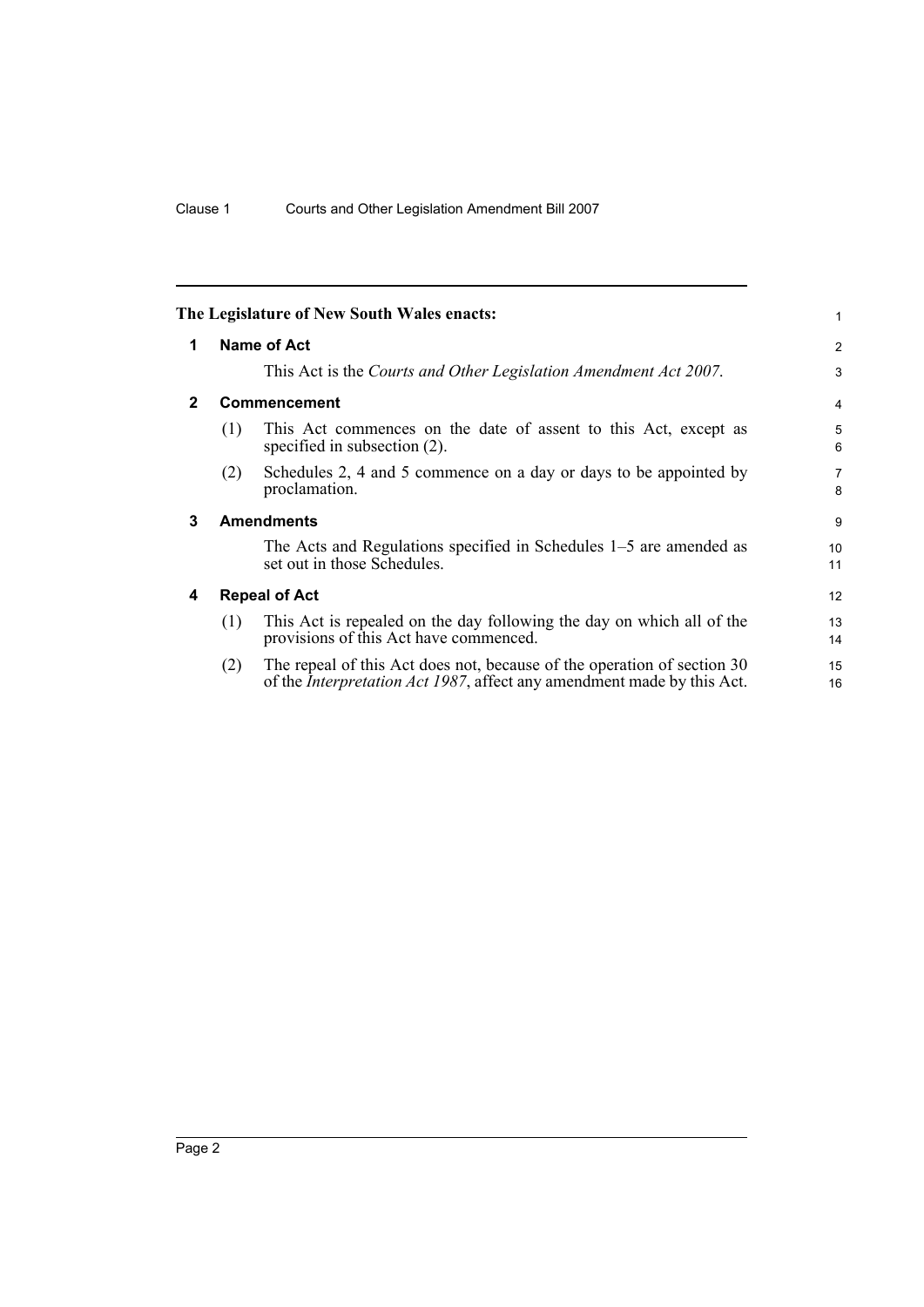Amendment of Coroners Act 1980 No 27 Schedule 1

<span id="page-12-0"></span>

|       | <b>Schedule 1</b>                 |     |            | Amendment of Coroners Act 1980 No 27                                                                                                                                                                                                                                                                                                                                              | $\mathbf{1}$                     |
|-------|-----------------------------------|-----|------------|-----------------------------------------------------------------------------------------------------------------------------------------------------------------------------------------------------------------------------------------------------------------------------------------------------------------------------------------------------------------------------------|----------------------------------|
|       |                                   |     |            | (Section 3)                                                                                                                                                                                                                                                                                                                                                                       | $\overline{2}$                   |
| [1]   |                                   |     |            | Section 12A Obligation to report death                                                                                                                                                                                                                                                                                                                                            | 3                                |
|       |                                   |     |            | Omit "termination" from section 12A (3A). Insert instead "suspension".                                                                                                                                                                                                                                                                                                            | 4                                |
| [2]   |                                   |     |            | Section 14B General cases in which inquest required to be held                                                                                                                                                                                                                                                                                                                    | 5                                |
|       |                                   |     |            | Omit "terminated or continued" from section 14B (1) (d).                                                                                                                                                                                                                                                                                                                          | 6                                |
|       |                                   |     |            | Insert instead "suspended or continued".                                                                                                                                                                                                                                                                                                                                          | $\overline{7}$                   |
| $[3]$ |                                   |     |            | Sections 16A (2) and 34 (6)                                                                                                                                                                                                                                                                                                                                                       | 8                                |
|       |                                   |     |            | Omit "terminates" wherever occurring. Insert instead "suspends".                                                                                                                                                                                                                                                                                                                  | 9                                |
| [4]   |                                   |     |            | Section 19 Procedure at inquest or inquiry involving indictable offence                                                                                                                                                                                                                                                                                                           | 10                               |
|       | $(1C)$ (b).                       |     |            | Omit "terminate" wherever occurring in section 19 (1A), (1B) (b) and                                                                                                                                                                                                                                                                                                              | 11<br>12                         |
|       | Insert instead "suspend".         |     |            |                                                                                                                                                                                                                                                                                                                                                                                   | 13                               |
| [5]   | <b>Section 20</b>                 |     |            |                                                                                                                                                                                                                                                                                                                                                                                   | 14                               |
|       | Omit the section. Insert instead: |     |            |                                                                                                                                                                                                                                                                                                                                                                                   |                                  |
|       | 20                                |     | section 19 | Procedure following suspension of inquest or inquiry under                                                                                                                                                                                                                                                                                                                        | 16<br>17                         |
|       |                                   | (1) |            | A coroner who has suspended, or not commenced, an inquest or<br>inquiry under section 19 may make an order, subject to<br>subsections $(2)$ and $(3)$ :                                                                                                                                                                                                                           | 18<br>19<br>20                   |
|       |                                   |     | (a)        | that the inquest or inquiry is to resume or commence (as<br>the case may be), or                                                                                                                                                                                                                                                                                                  | 21<br>22                         |
|       |                                   |     | (b)        | to dispense with the resumption or holding of the inquest<br>or inquiry.                                                                                                                                                                                                                                                                                                          | 23<br>24                         |
|       |                                   | (2) |            | If a person has been charged with an indictable offence in which<br>the question of whether the person caused a death or suspected<br>death or a fire or explosion is in issue, an inquest or inquiry that<br>has been suspended, or that has not commenced, under section 19<br>may not be resumed or commenced (as the case may be), until the<br>charge is finally determined. | 25<br>26<br>27<br>28<br>29<br>30 |
|       |                                   | (3) |            | If the coroner has suspended an inquest or inquiry after coming<br>to the opinion referred to in section 19 (1) (b) (and a person has<br>not been charged as referred to in subsection (2) in relation to an<br>indictable offence), the suspended inquest or inquiry may not be                                                                                                  | 31<br>32<br>33<br>34             |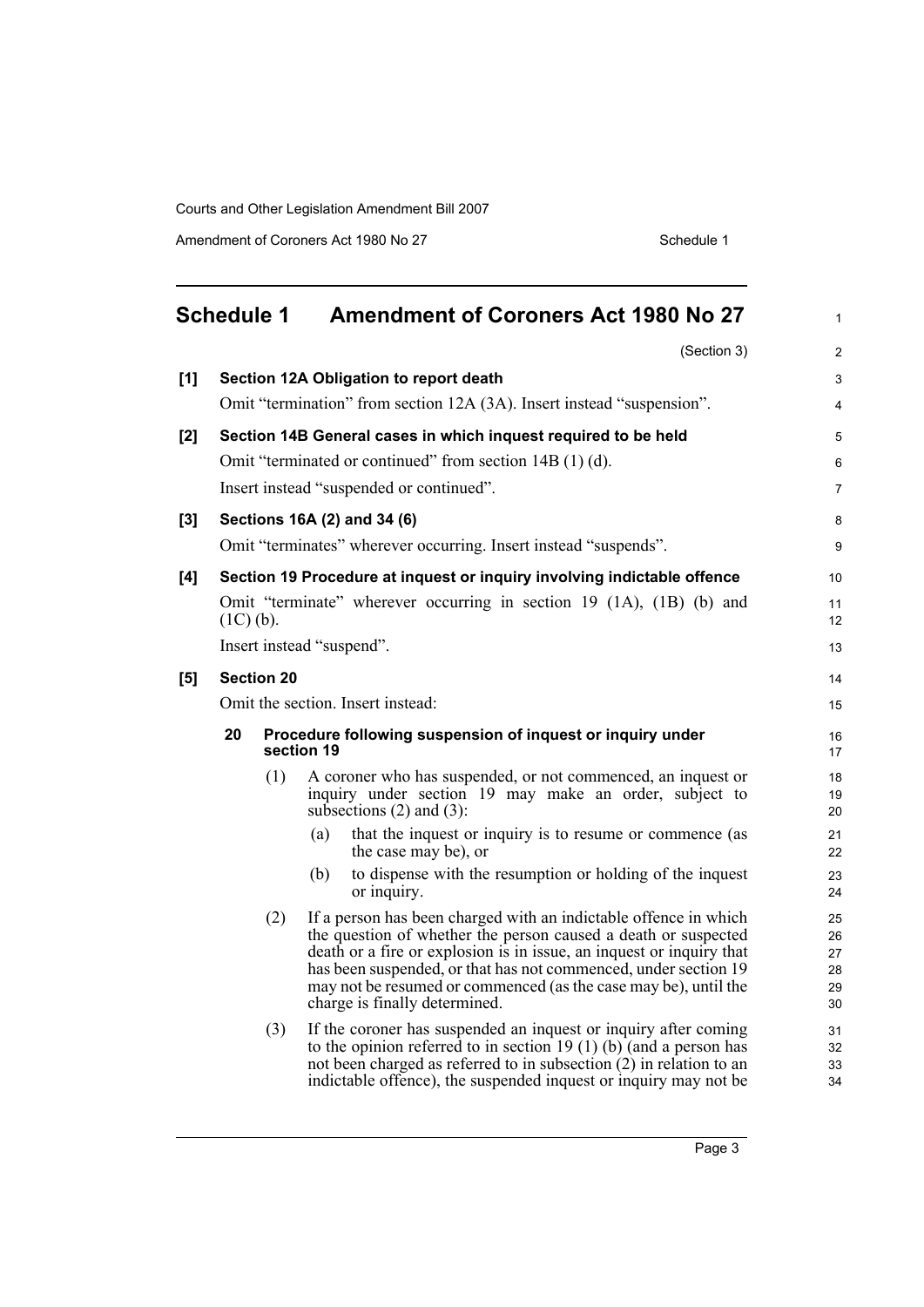resumed until the Attorney General or the Director of Public Prosecutions advises that no proceedings will be taken against the known person (as referred to in section 19 $(1)$  $(b)$ ) in relation to the indictable offence.

23  $24$ 

- (4) An order under subsection (1) may be made on a coroner's own motion or on the application of a person who has been granted leave to appear or to be represented at the inquest or inquiry.
- (5) If the coroner who suspended, or did not commence, an inquest or inquiry under section 19 is not available to resume, commence or dispense with the inquest or inquiry for any reason, the State Coroner or a coroner authorised by the State Coroner, may resume, commence or dispense with the inquest or inquiry in accordance with this section.
- (6) For the purposes of subsection (2), a charge is taken to be finally determined if:
	- (a) the person has been discharged from proceedings with respect to the offence to which the charge relates, or
	- (b) no further appeal can be made in proceedings in respect of the charge without an extension of time being granted, or
	- (c) the Attorney General or the Director of Public Prosecutions directs that no further proceedings be taken against the person in respect of the charge.

#### **[6] Section 22**

Omit the section. Insert instead:

#### **22 Finding of coroner or verdict of jury to be recorded**

- (1) The coroner holding an inquest concerning the death or suspected death of a person must, at its conclusion or on its suspension, record in writing his or her findings or, if there is a jury, the jury's verdict, as to whether the person died and, if so:
	- (a) the person's identity, and
	- (b) the date and place of the person's death, and
	- (c) in the case of an inquest that is being concluded—the manner and cause of the person's death.
- (2) The coroner holding an inquiry concerning a fire or explosion must, at its conclusion or on its suspension, record in writing his or her findings or, in the case of an inquiry held before a jury, the jury's verdict:
	- (a) as to the date and place of the fire or explosion, and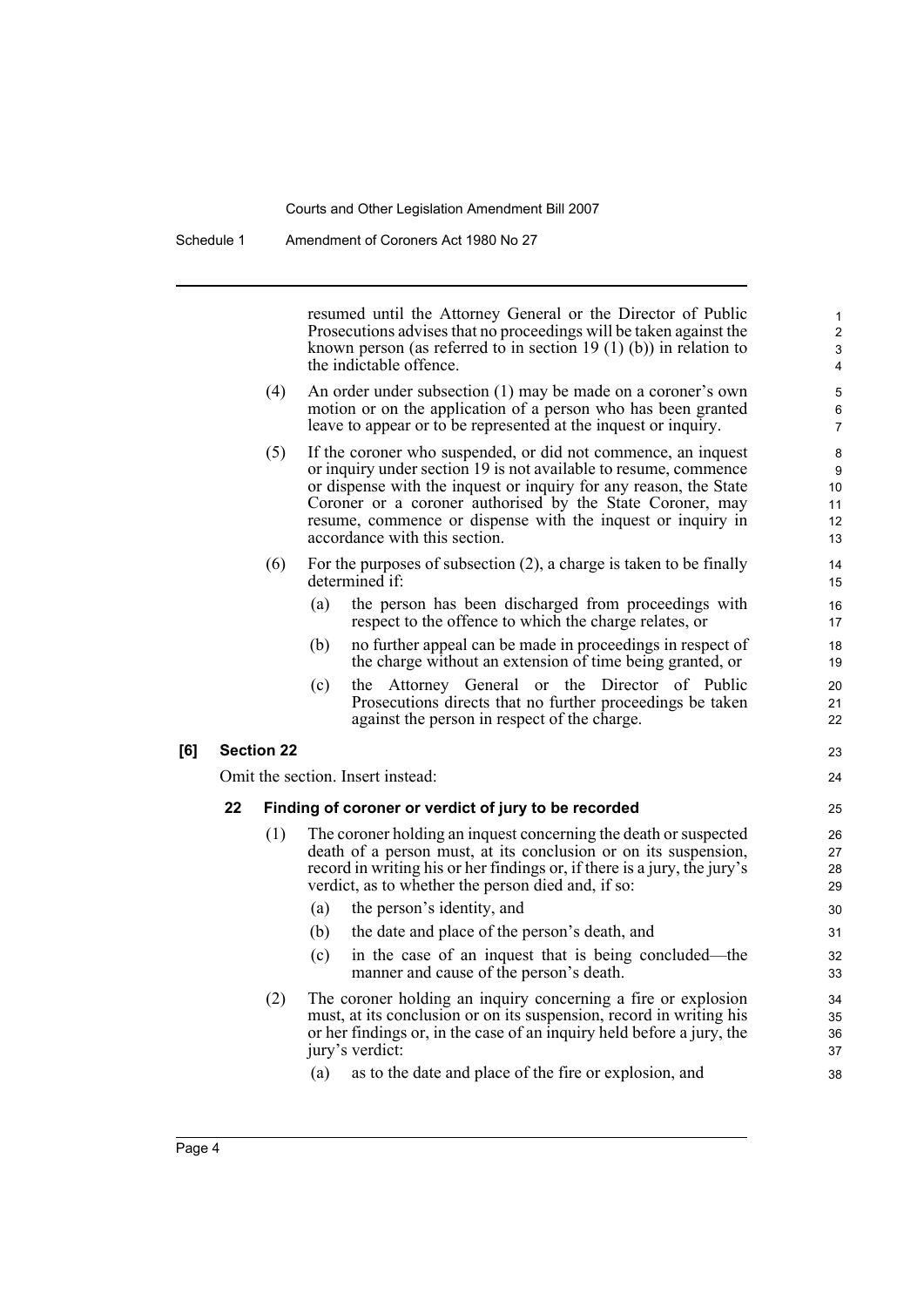Amendment of Coroners Act 1980 No 27 Schedule 1

|        |                       | in the case of an inquiry that is being concluded—as to the<br>(b)<br>circumstances of the fire or explosion.                                                                                                                                                                                                                                                                                                                                    | 1<br>$\overline{c}$                    |
|--------|-----------------------|--------------------------------------------------------------------------------------------------------------------------------------------------------------------------------------------------------------------------------------------------------------------------------------------------------------------------------------------------------------------------------------------------------------------------------------------------|----------------------------------------|
|        | (3)                   | Any record made under subsection $(1)$ or $(2)$ must not indicate or<br>in any way suggest that an offence has been committed by any<br>person.                                                                                                                                                                                                                                                                                                  | 3<br>4<br>5                            |
| [7]    |                       | Section 23A Duty to hold fresh inquest or inquiry-new facts or evidence                                                                                                                                                                                                                                                                                                                                                                          | 6                                      |
|        |                       | Insert "or suspension" after "termination" in section 23A (5).                                                                                                                                                                                                                                                                                                                                                                                   | 7                                      |
| [8]    |                       | Section 47 Powers of Supreme Court to order inquest or inquiry                                                                                                                                                                                                                                                                                                                                                                                   | 8                                      |
|        |                       | Insert "or suspended" after "terminated" in section 47 (1).                                                                                                                                                                                                                                                                                                                                                                                      | 9                                      |
| [9]    |                       | Section 53 Warrant for exhumation of body                                                                                                                                                                                                                                                                                                                                                                                                        | 10                                     |
|        |                       | Omit "terminated under section 19 or 21" from section 53 (1) (b) (i).                                                                                                                                                                                                                                                                                                                                                                            | 11                                     |
|        |                       | Insert instead "suspended under section 19 or terminated under section 21".                                                                                                                                                                                                                                                                                                                                                                      | 12                                     |
| $[10]$ | <b>Section 53 (2)</b> |                                                                                                                                                                                                                                                                                                                                                                                                                                                  | 13                                     |
|        |                       | Omit the subsection. Insert instead:                                                                                                                                                                                                                                                                                                                                                                                                             | 14                                     |
|        | (2)                   | Where an inquest concerning the death or suspected death of a<br>person has been suspended under section 19 or terminated under<br>section 21, a coroner is not to exercise his or her powers under<br>subsection (1) with respect to the remains of that person unless an<br>inquest or a fresh inquest concerning the death of that person may<br>be resumed or held as referred to in section 20, $23$ or $23A$ or<br>pursuant to section 47. | 15<br>16<br>17<br>18<br>19<br>20<br>21 |
| $[11]$ |                       | <b>Schedule 3 Savings and transitional provisions</b>                                                                                                                                                                                                                                                                                                                                                                                            | 22                                     |
|        |                       | Insert at the end of clause $1A(1)$ :                                                                                                                                                                                                                                                                                                                                                                                                            | 23                                     |
|        |                       | Courts and Other Legislation Amendment Act 2007, but only to<br>the extent that it amends this Act                                                                                                                                                                                                                                                                                                                                               | 24<br>25                               |
| $[12]$ |                       | Schedule 3, clause 16                                                                                                                                                                                                                                                                                                                                                                                                                            | 26                                     |
|        |                       | Insert at the end of the Schedule:                                                                                                                                                                                                                                                                                                                                                                                                               | 27                                     |
|        | 16                    | <b>Courts and Other Legislation Amendment Act 2007</b>                                                                                                                                                                                                                                                                                                                                                                                           | 28                                     |
|        |                       | The amendments made to this Act by the Courts and Other<br>Legislation Amendment Act 2007 extend to an inquest or inquiry<br>that has been commenced, but not completed, before the<br>commencement of those amendments.                                                                                                                                                                                                                         | 29<br>30<br>31<br>32                   |
|        |                       |                                                                                                                                                                                                                                                                                                                                                                                                                                                  |                                        |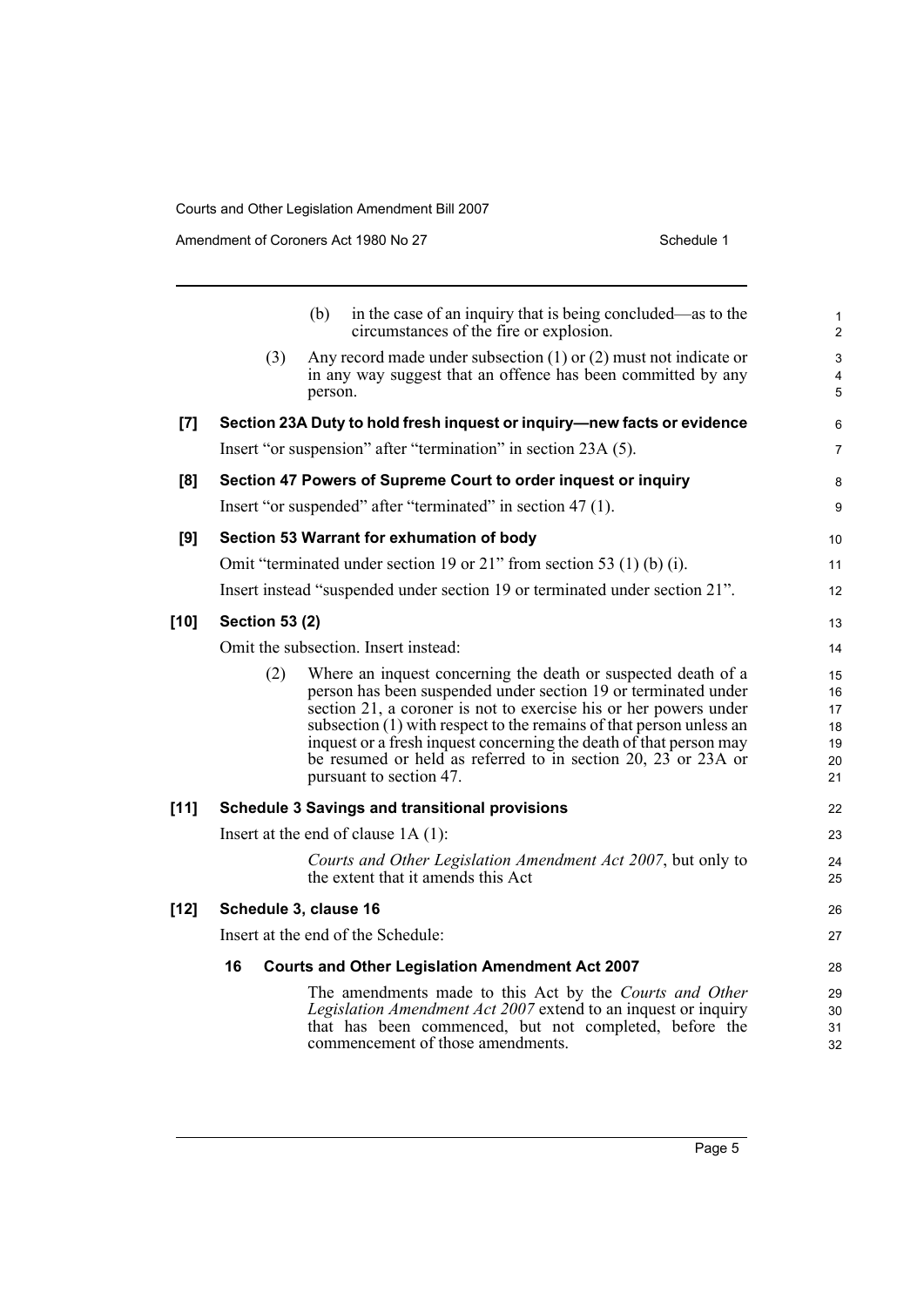Schedule 2 Amendment of Land and Environment Court Act 1979 No 204

## <span id="page-15-0"></span>**Schedule 2 Amendment of Land and Environment Court Act 1979 No 204**

(Section 3)

1 2

3

|                                 | Section 34 Conciliation conferences (as substituted by Courts<br><b>Legislation Amendment Act 2007)</b>                                                                                                                        | 4<br>5               |  |  |
|---------------------------------|--------------------------------------------------------------------------------------------------------------------------------------------------------------------------------------------------------------------------------|----------------------|--|--|
| Insert after section $34(10)$ : |                                                                                                                                                                                                                                |                      |  |  |
| (10A)                           | The same privilege with respect to defamation as exists with<br>respect to judicial proceedings and a document produced in<br>judicial proceedings exists with respect to:                                                     | 7<br>8<br>9          |  |  |
|                                 | a conciliation conference, and<br>(a)                                                                                                                                                                                          | 10                   |  |  |
|                                 | a document or other material sent to or produced to a<br>(b)<br>Commissioner, or sent to or produced at the Court or the<br>registry of the Court, for the purpose of enabling a<br>conciliation conference to be arranged.    | 11<br>12<br>13<br>14 |  |  |
| (10B)                           | The privilege conferred by subsection (10A) extends only to a<br>publication made:                                                                                                                                             | 15<br>16             |  |  |
|                                 | at a conciliation conference, or<br>(a)                                                                                                                                                                                        | 17                   |  |  |
|                                 | in a document or other material sent to or produced to a<br>(b)<br>Commissioner, or sent to or produced at the Court or the<br>registry of the Court, for the purpose of enabling a<br>conciliation conference to be arranged. | 18<br>19<br>20<br>21 |  |  |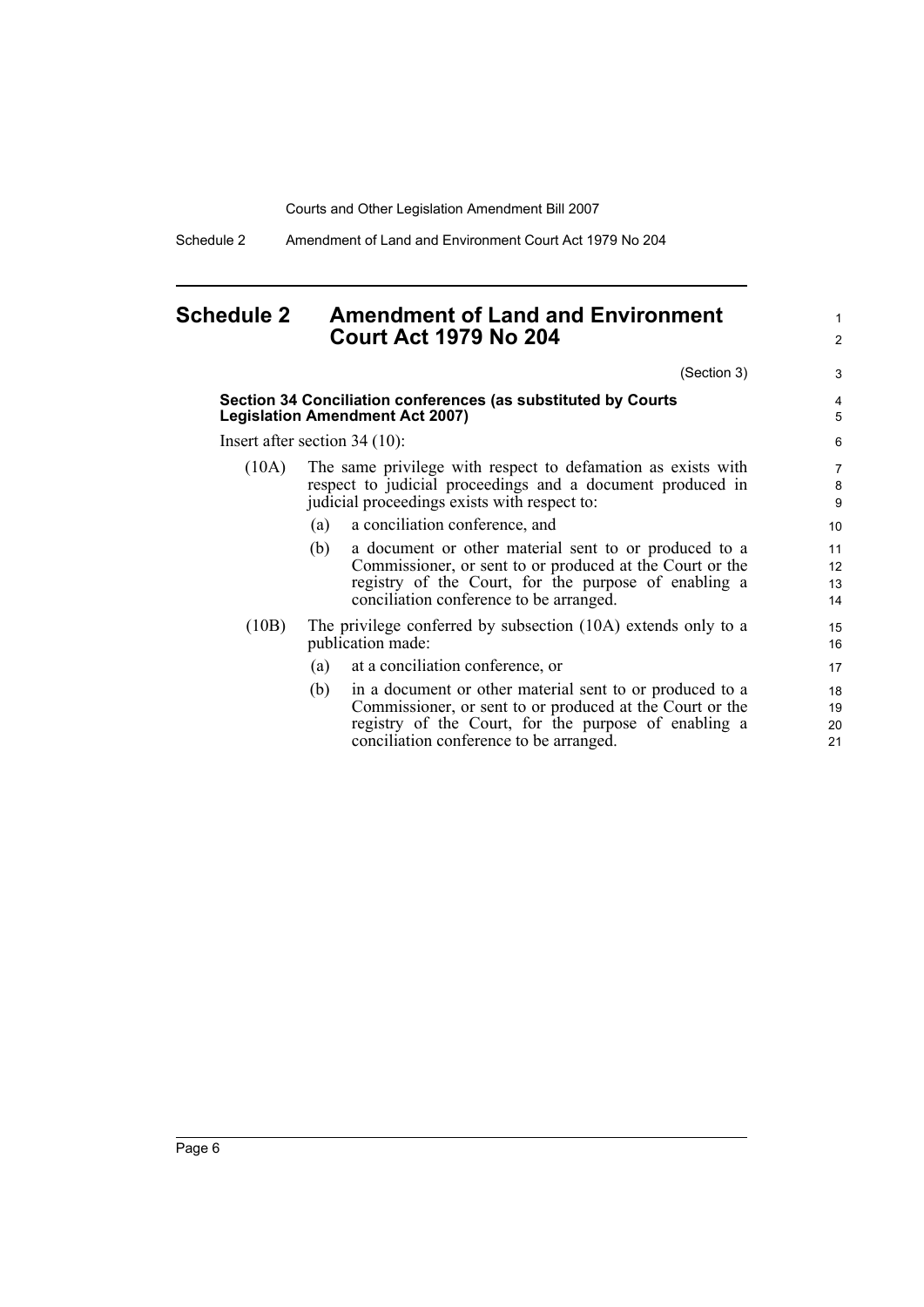Amendment of Legal Profession Act 2004 No 112 Schedule 3

<span id="page-16-0"></span>

|     | <b>Schedule 3</b>         |     | <b>Amendment of Legal Profession Act</b><br>2004 No 112                                                                                                                            |                          |
|-----|---------------------------|-----|------------------------------------------------------------------------------------------------------------------------------------------------------------------------------------|--------------------------|
|     |                           |     | (Section 3)                                                                                                                                                                        | 3                        |
| [1] |                           |     | Schedule 9 Savings, transitional and other provisions                                                                                                                              | 4                        |
|     |                           |     | Insert at the end of clause $26(1)(c)$ :                                                                                                                                           | 5                        |
|     |                           |     | and                                                                                                                                                                                | 6                        |
|     |                           | (d) | a legal practitioner (where the term is not so expressed) of<br>a specified period of standing is to be read as a reference to<br>an Australian lawyer of that period of standing, | $\overline{7}$<br>8<br>9 |
| [2] | Schedule 9, clause 26 (2) |     |                                                                                                                                                                                    | 10                       |
|     | occurring.                |     | Insert "or Australian lawyer" after "Australian legal practitioner" wherever                                                                                                       | 11<br>$12 \overline{ }$  |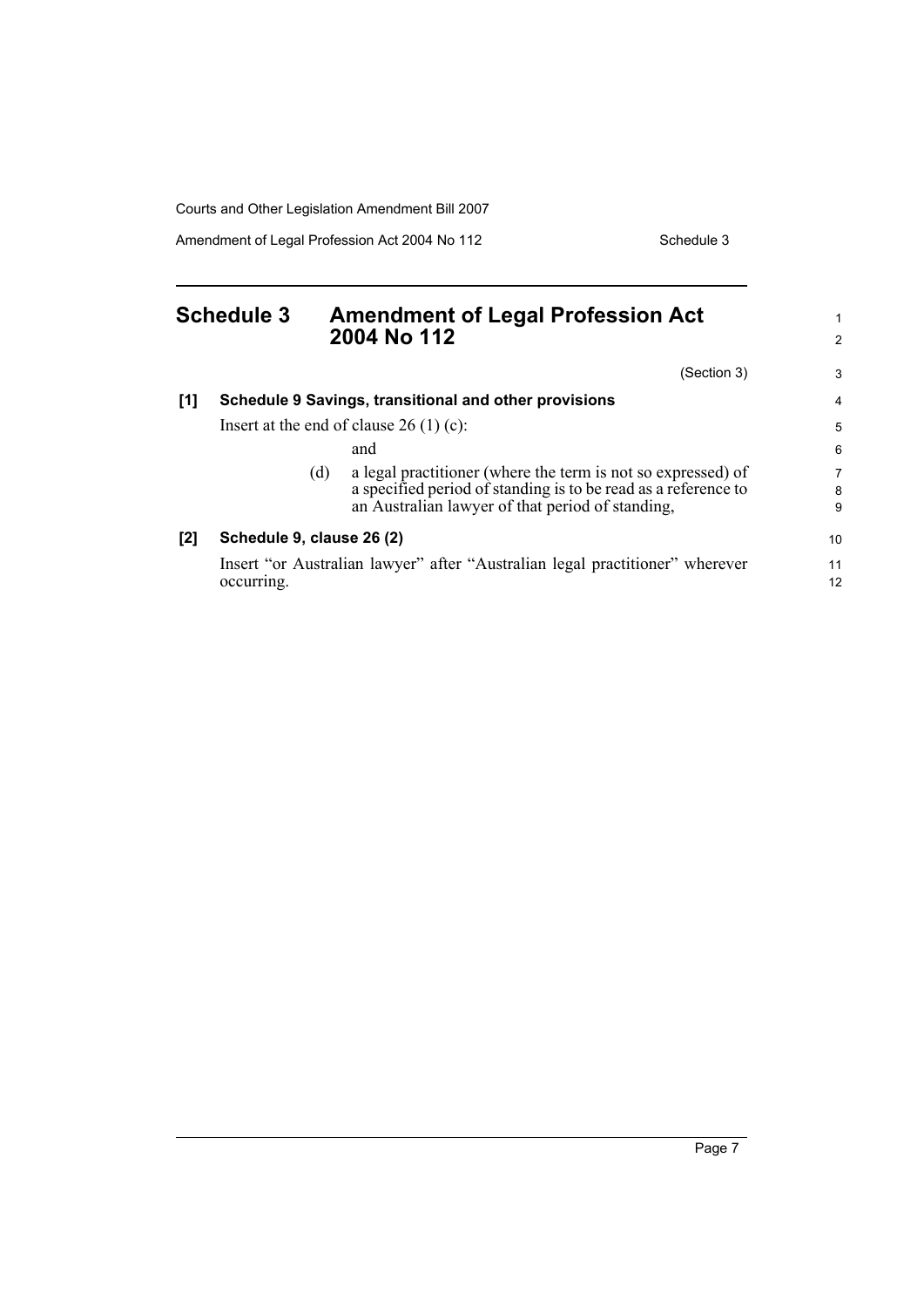Schedule 4 Amendment of Young Offenders Act 1997 No 54

## <span id="page-17-0"></span>**Schedule 4 Amendment of Young Offenders Act 1997 No 54**

(Section 3)

1 2

|       |                                 |     | (Section 3)                                                                                                           | 3            |  |
|-------|---------------------------------|-----|-----------------------------------------------------------------------------------------------------------------------|--------------|--|
| [1]   | <b>Section 3 Objects of Act</b> |     |                                                                                                                       | 4            |  |
|       |                                 |     | Insert at the end of section $3$ (c):                                                                                 | $\mathbf 5$  |  |
|       |                                 |     | , and                                                                                                                 | 6            |  |
|       |                                 | (d) | to address the over representation of Aboriginal and Torres                                                           | 7            |  |
|       |                                 |     | Strait Islander children in the criminal justice system<br>through the use of youth justice conferences, cautions and | $\bf 8$<br>9 |  |
|       |                                 |     | warnings.                                                                                                             | 10           |  |
| [2]   | <b>Section 4 Definitions</b>    |     |                                                                                                                       | 11           |  |
|       |                                 |     | Insert "the Department of" after "of" in the definition of Director-General.                                          | 12           |  |
| $[3]$ |                                 |     | Section 4, definition of "specialist youth officer"                                                                   | 13           |  |
|       |                                 |     | Omit "Police Service". Insert instead "NSW Police Force".                                                             | 14           |  |
| [4]   |                                 |     | Section 4, definition of "youth liaison officer"                                                                      | 15           |  |
|       | Insert in alphabetical order:   |     |                                                                                                                       |              |  |
|       |                                 |     | <i>youth liaison officer</i> means a member of the NSW Police Force                                                   | 17           |  |
|       |                                 |     | appointed as a youth liaison officer for the purposes of this Act<br>by the Commissioner of Police.                   | 18<br>19     |  |
| [5]   |                                 |     | Section 5 Meaning of "victim"                                                                                         | 20           |  |
|       |                                 |     | Omit section 5 (2). Insert instead:                                                                                   | 21           |  |
|       | (2)                             |     | A person suffers harm if, as a result of such an act:                                                                 | 22           |  |
|       |                                 | (a) | the person suffers physical harm or suffers mental illness,                                                           | 23           |  |
|       |                                 |     | nervous shock or other psychological harm (including<br>fear, humiliation, shame or stress), or                       | 24<br>25     |  |
|       |                                 | (b) | the person's property is deliberately taken, destroyed or                                                             | 26           |  |
|       |                                 |     | damaged or the person suffers financial loss.                                                                         | 27           |  |
| [6]   |                                 |     | <b>Section 7 Principles of scheme</b>                                                                                 | 28           |  |
|       | Insert after section $7(g)$ :   |     |                                                                                                                       | 29           |  |
|       |                                 | (h) | The principle that the over representation of Aboriginal                                                              | 30           |  |
|       |                                 |     | and Torres Strait Islander children in the criminal justice<br>system should be addressed by the use of youth justice | 31<br>32     |  |
|       |                                 |     | conferences, cautions and warnings.                                                                                   | 33           |  |
|       |                                 |     |                                                                                                                       |              |  |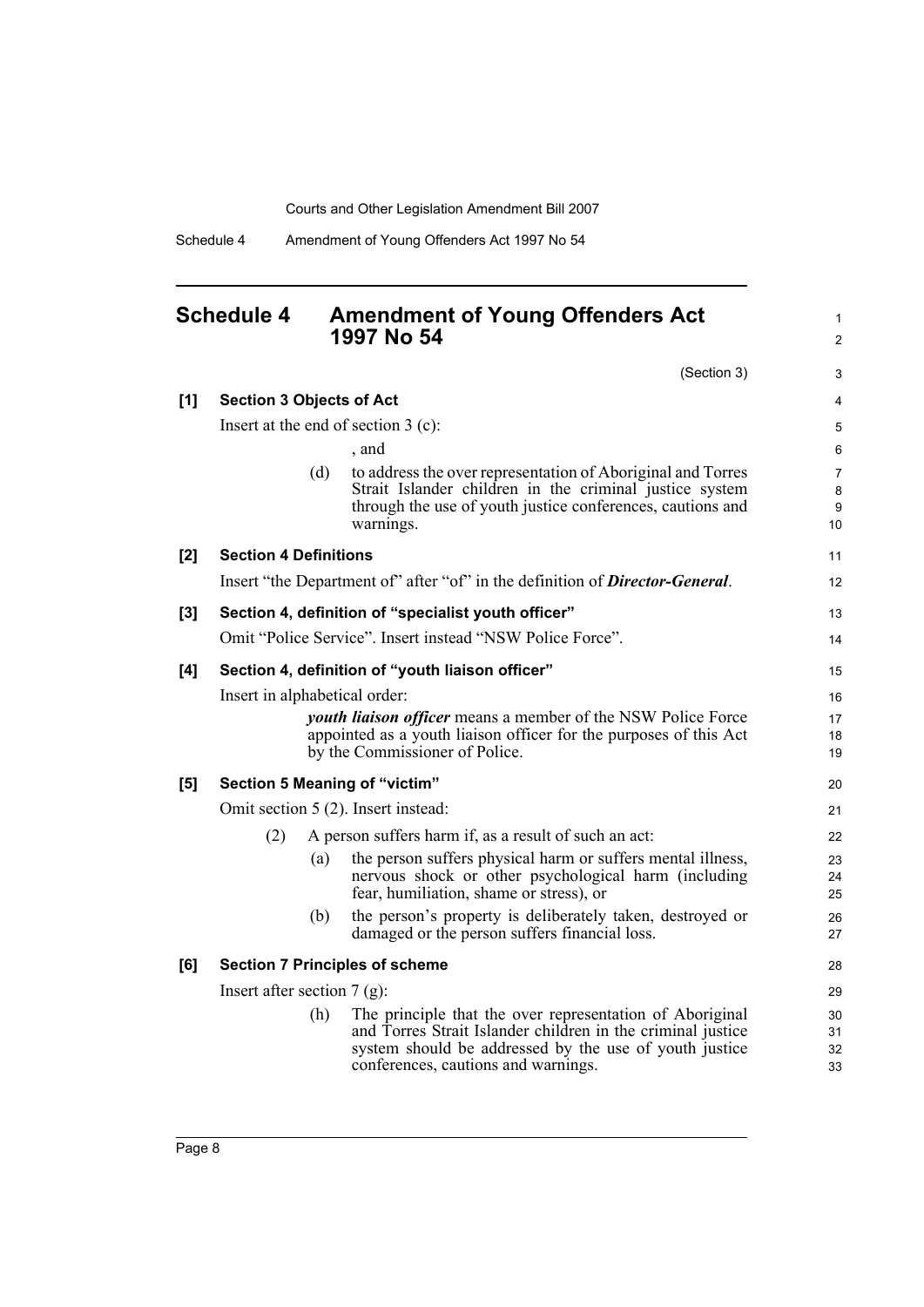Amendment of Young Offenders Act 1997 No 54 Schedule 4

| [7] | <b>Section 7A</b>              |      |                                                                                                                                                                                                                                                                                                                                                                                                       |                                 |
|-----|--------------------------------|------|-------------------------------------------------------------------------------------------------------------------------------------------------------------------------------------------------------------------------------------------------------------------------------------------------------------------------------------------------------------------------------------------------------|---------------------------------|
|     |                                |      | Insert after section 7:                                                                                                                                                                                                                                                                                                                                                                               | $\overline{c}$                  |
|     | 7Α                             |      | Persons in relation to whom Act applies                                                                                                                                                                                                                                                                                                                                                               | 3                               |
|     |                                | (1)  | This Act applies in relation to a person who:                                                                                                                                                                                                                                                                                                                                                         | 4                               |
|     |                                |      | is or was a child when an offence covered by this Act is or<br>(a)<br>was committed or alleged to have been committed, and                                                                                                                                                                                                                                                                            | 5<br>6                          |
|     |                                |      | is under the age of 21 years when being dealt with under<br>(b)<br>this Act.                                                                                                                                                                                                                                                                                                                          | 7<br>8                          |
|     |                                | (2)  | Subject to subsection $(3)$ , if a person in relation to whom this Act<br>applies is no longer a child when he or she is being dealt with<br>under this Act, a reference to a child in another provision of this<br>Act concerning how a child is to be, or may be, dealt with is to be<br>read as including, where appropriate, a reference to an individual<br>who is of or under the person's age. | 9<br>10<br>11<br>12<br>13<br>14 |
|     |                                | (3)  | The following provisions of this Act do not apply to a person in<br>relation to whom this Act applies if the person is no longer a<br>child:                                                                                                                                                                                                                                                          | 15<br>16<br>17                  |
|     |                                |      | (a)<br>section 10 (which relates to who is to be present with a<br>child when he or she makes admissions for the purposes of<br>this Act),                                                                                                                                                                                                                                                            | 18<br>19<br>20                  |
|     |                                |      | (b)<br>section 22 $(2)$ (which relates to who is to be present with a<br>child when an explanation concerning a caution is given),                                                                                                                                                                                                                                                                    | 21<br>22                        |
|     |                                |      | section 29 (3) (which relates to who is to be present with a<br>(c)<br>child when a caution is given),                                                                                                                                                                                                                                                                                                | 23<br>24                        |
|     |                                |      | section 39 (2) (which relates to who is to be present with a<br>(d)<br>child when an explanation concerning a conference is<br>given),                                                                                                                                                                                                                                                                | 25<br>26<br>27                  |
|     |                                |      | any other provision that requires the presence or consent<br>(e)<br>of, or consultation with, a person responsible for a child,                                                                                                                                                                                                                                                                       | 28<br>29                        |
|     |                                |      | any provision (or any provision belonging to a class of<br>(f)<br>provisions) prescribed by the regulations.                                                                                                                                                                                                                                                                                          | 30<br>31                        |
| [8] |                                |      | <b>Section 9 Procedures under scheme</b>                                                                                                                                                                                                                                                                                                                                                              | 32                              |
|     | Insert after section $9(2A)$ : |      |                                                                                                                                                                                                                                                                                                                                                                                                       |                                 |
|     |                                | (2B) | In determining whether a child should be dealt with under Part 3<br>or 4 or referred to a specialist youth officer under Part 5, an<br>investigating official is (if the official considers it practicable) to<br>make that determination within the period of 14 days after the<br>official becomes aware of the offence or alleged offence.                                                         | 34<br>35<br>36<br>37<br>38      |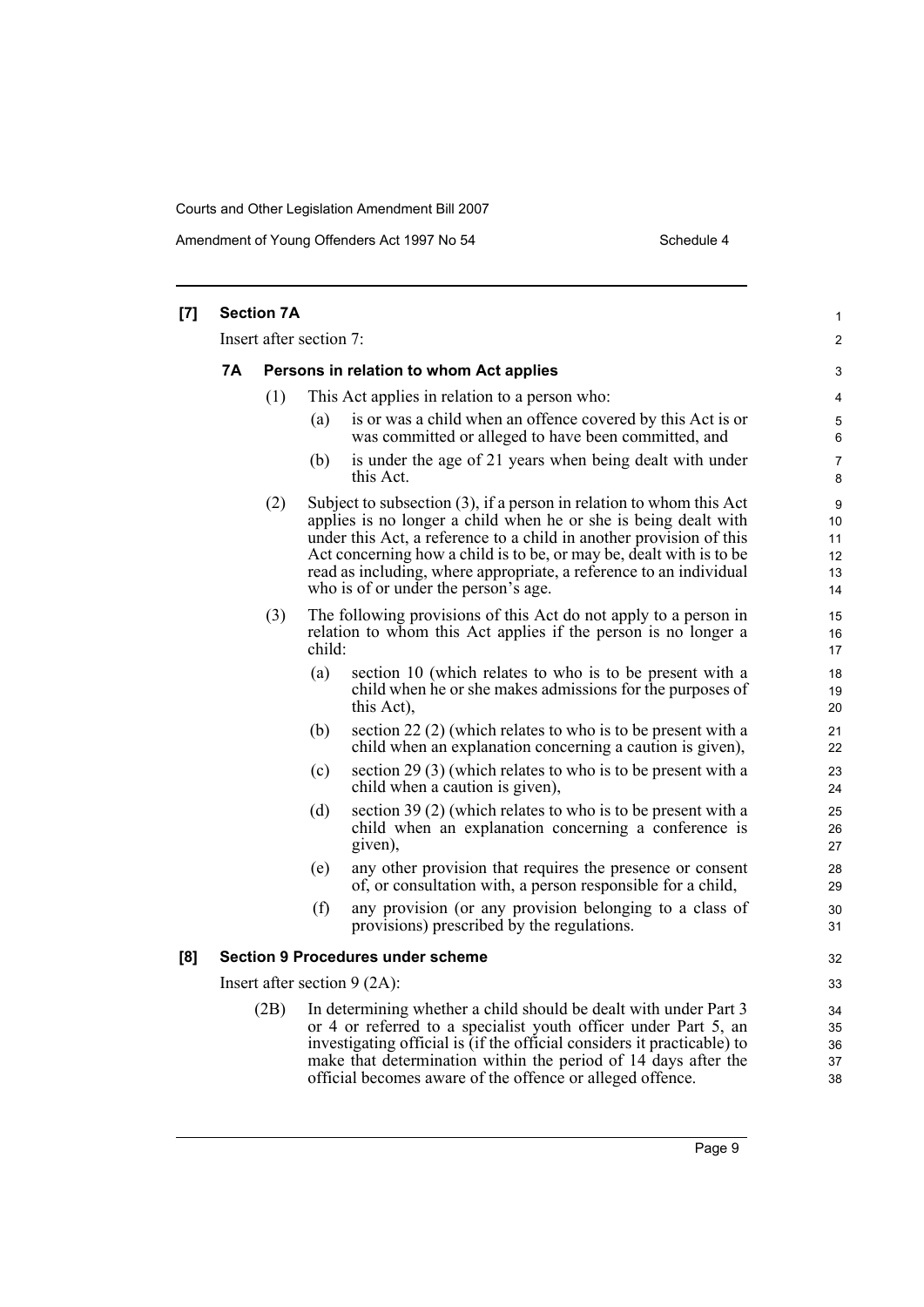|        |            | (2C)               | A failure of an investigating official to comply with subsection<br>$(2B)$ :                                                                                                                                                                                                                                                                                                                                                                                                | 1<br>$\overline{2}$                          |
|--------|------------|--------------------|-----------------------------------------------------------------------------------------------------------------------------------------------------------------------------------------------------------------------------------------------------------------------------------------------------------------------------------------------------------------------------------------------------------------------------------------------------------------------------|----------------------------------------------|
|        |            |                    | does not prevent action being taken under this Act, or<br>(a)                                                                                                                                                                                                                                                                                                                                                                                                               | 3                                            |
|        |            |                    | (b)<br>invalidate any action taken under this Act.                                                                                                                                                                                                                                                                                                                                                                                                                          | 4                                            |
| [9]    |            |                    | <b>Section 10 Admission of offences</b>                                                                                                                                                                                                                                                                                                                                                                                                                                     | 5                                            |
|        |            |                    | Omit "16 years" from section 10 (c). Insert instead "14 years".                                                                                                                                                                                                                                                                                                                                                                                                             | 6                                            |
| $[10]$ |            | <b>Section 16A</b> |                                                                                                                                                                                                                                                                                                                                                                                                                                                                             | 7                                            |
|        |            |                    | Insert after section 16:                                                                                                                                                                                                                                                                                                                                                                                                                                                    | 8                                            |
|        | <b>16A</b> |                    | Parents of child may be notified of warning                                                                                                                                                                                                                                                                                                                                                                                                                                 | 9                                            |
|        |            | (1)                | An investigating official who gives a warning to a child, or a<br>youth liaison officer, may notify the parents of the child (whether<br>in writing, verbally or in person) that a warning has been given to<br>the child in respect of an offence committed by the child.                                                                                                                                                                                                  | 10<br>11<br>12<br>13                         |
|        |            | (2)                | However, an investigating official or youth liaison officer may<br>not notify a parent of a child under subsection (1) if the official<br>or officer is of the opinion that the disclosure of the giving of the<br>warning would pose an unacceptable risk to the safety, welfare or<br>well-being of the child.                                                                                                                                                            | 14<br>15<br>16<br>17<br>18                   |
| $[11]$ |            |                    | <b>Section 17 Records of warnings</b>                                                                                                                                                                                                                                                                                                                                                                                                                                       | 19                                           |
|        |            |                    | Insert after section $17(2)$ :                                                                                                                                                                                                                                                                                                                                                                                                                                              | 20                                           |
|        |            | (3)                | Despite anything to the contrary in the <i>State Records Act 1998</i> or<br>any other law, the Commissioner of Police is to ensure that any<br>record made under this section of a warning is destroyed or<br>expunged (as the case requires) as soon as is reasonably<br>practicable after the person to whom the record relates reaches<br>the age of 21 years.<br>Note. The Commissioner of Police may delegate this function. See<br>section 31 of the Police Act 1990. | 21<br>22<br>23<br>24<br>25<br>26<br>27<br>28 |
| $[12]$ |            | <b>Section 24A</b> |                                                                                                                                                                                                                                                                                                                                                                                                                                                                             | 29                                           |
|        |            |                    | Insert after section 24:                                                                                                                                                                                                                                                                                                                                                                                                                                                    | 30                                           |
|        | 24A        |                    | Written statements from victims                                                                                                                                                                                                                                                                                                                                                                                                                                             | 31                                           |
|        |            | (1)                | Before a caution is given to a child, the person arranging for the<br>caution to be given may:                                                                                                                                                                                                                                                                                                                                                                              | 32<br>33                                     |
|        |            |                    | seek a written statement from any victim of the offence<br>(a)<br>concerned that describes the harm occasioned to the victim<br>by the offence, and                                                                                                                                                                                                                                                                                                                         | 34<br>35<br>36                               |
|        |            |                    |                                                                                                                                                                                                                                                                                                                                                                                                                                                                             |                                              |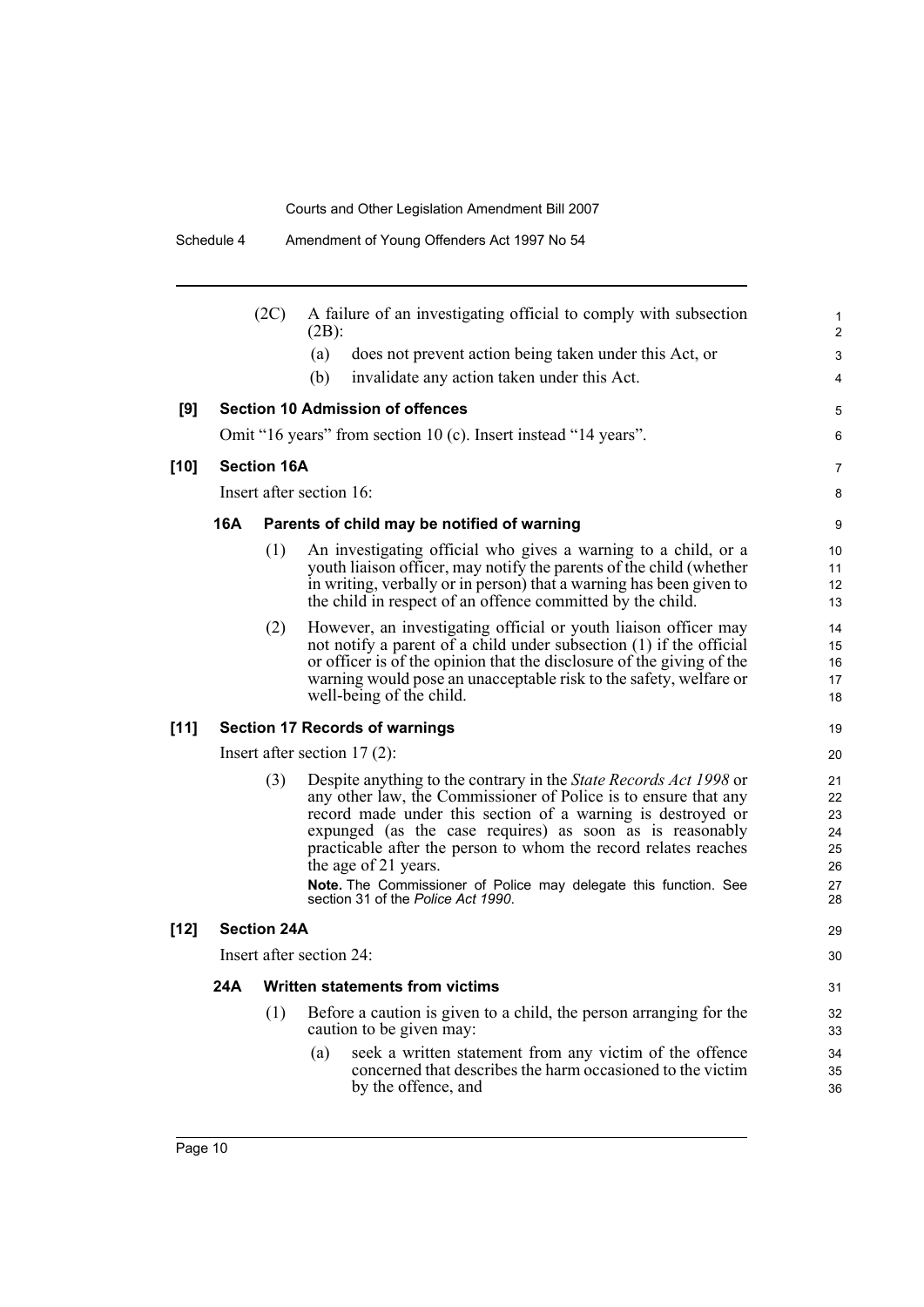$[14]$ 

 $[15]$ 

|        |                                | (b) | give guidance to any such victim as to the kind of matters<br>that are appropriate for inclusion in the statement, and                                                                                                                                                                              | 1<br>$\overline{2}$        |
|--------|--------------------------------|-----|-----------------------------------------------------------------------------------------------------------------------------------------------------------------------------------------------------------------------------------------------------------------------------------------------------|----------------------------|
|        |                                | (c) | provide any such statement received by the person to the<br>person giving the caution to the child.                                                                                                                                                                                                 | 3<br>$\overline{4}$        |
|        | (2)                            |     | The regulations may make provision for or with respect to the<br>content and form of written statements under subsection (1).                                                                                                                                                                       | 5<br>6                     |
| [13]   |                                |     | Section 28 Persons who may accompany child                                                                                                                                                                                                                                                          | 7                          |
|        | Insert after section 28 (j):   |     |                                                                                                                                                                                                                                                                                                     | 8                          |
|        |                                | (k) | if the child and (if present) a person of the kind referred to<br>in paragraph $(b)$ – $(d)$ who is an adult consent, one student<br>or probationary police officer for the purpose of training<br>the officer.                                                                                     | 9<br>10<br>11<br>12        |
| [14]   |                                |     | <b>Section 29 Giving of cautions</b>                                                                                                                                                                                                                                                                | 13                         |
|        | Insert after section $29(2)$ : |     |                                                                                                                                                                                                                                                                                                     | 14                         |
|        | (2A)                           |     | A person proposing to give a caution to a child may defer giving<br>the caution:                                                                                                                                                                                                                    | 15<br>16                   |
|        |                                | (a) | if a person responsible for the child or the adult chosen by<br>the child is not present—until a person responsible for the<br>child or an adult chosen by the child is present, or                                                                                                                 | 17<br>18<br>19             |
|        |                                | (b) | if it appears to the person that the child is so affected by<br>alcohol or another drug (or a combination of drugs) that the<br>child's capacity to understand the purpose, nature or effect<br>of the caution is impaired—until the person considers that<br>the child has regained that capacity. | 20<br>21<br>22<br>23<br>24 |
|        | (2B)                           |     | A person who gives a caution to a child may, if the person<br>considers it appropriate, read out some or all of a written<br>statement from a victim that is provided to the person under<br>section 24A when giving the caution.                                                                   | 25<br>26<br>27<br>28       |
| $[15]$ |                                |     | <b>Section 31 Cautions by courts</b>                                                                                                                                                                                                                                                                | 29                         |
|        | Insert after section $31(1)$ : |     |                                                                                                                                                                                                                                                                                                     | 30                         |
|        | (1A)                           |     | If a court gives a caution under this section, the court must<br>dismiss the proceedings for the offence in respect of which the<br>caution is given.                                                                                                                                               | 31<br>32<br>33             |
|        | (1B)                           |     | A court giving a caution may:                                                                                                                                                                                                                                                                       | 34                         |
|        |                                | (a) | allow any victim of the offence concerned to prepare a<br>written statement that describes the harm occasioned to the<br>victim by the offence, and                                                                                                                                                 | 35<br>36<br>37             |
|        |                                |     |                                                                                                                                                                                                                                                                                                     |                            |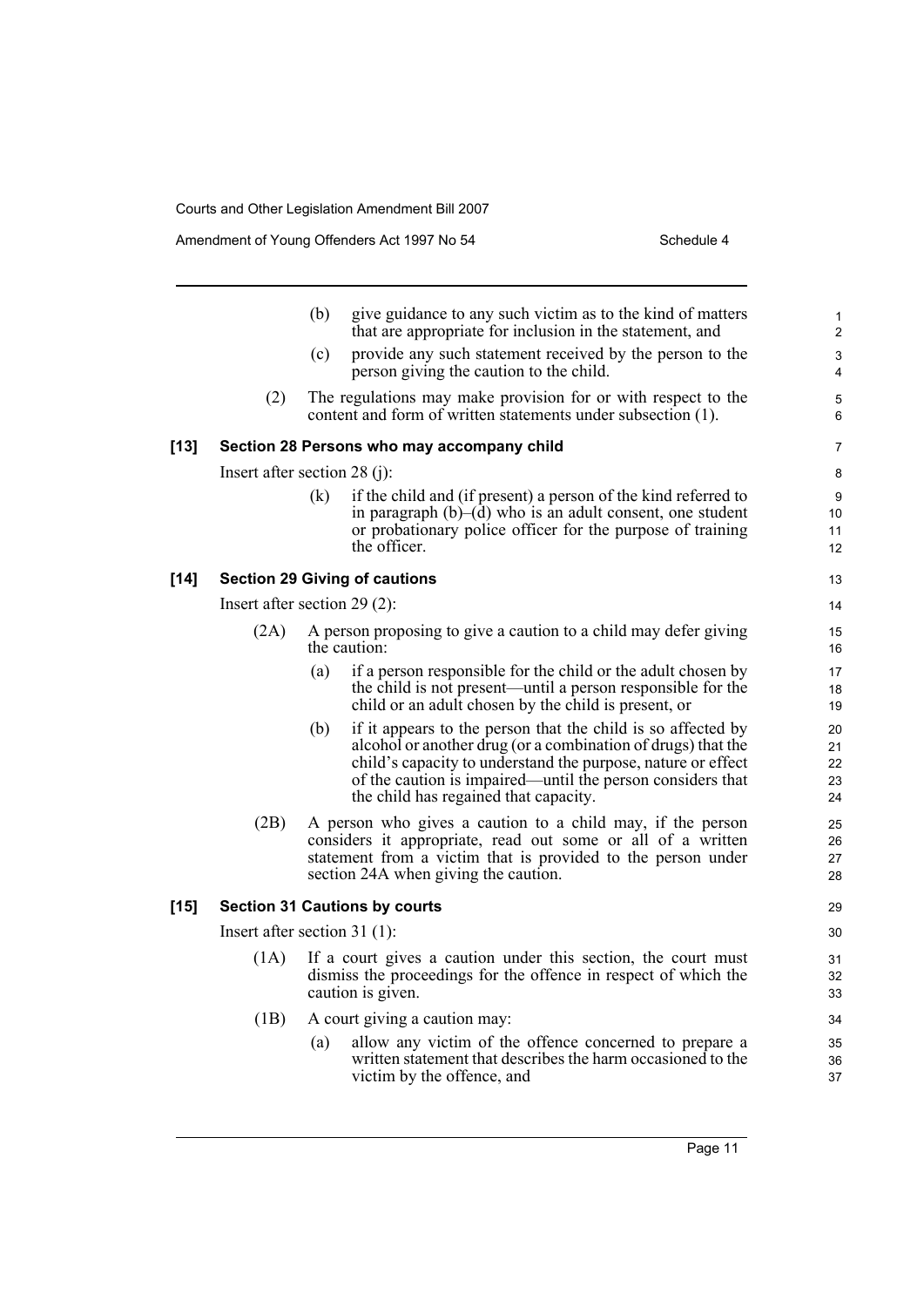|        |           |                    | if it considers it appropriate to do so, may permit all or part<br>(b)<br>of the statement to be read to the child when giving the<br>caution.                                                                                                                                                                                                                                                             | 1<br>$\overline{\mathbf{c}}$<br>3     |
|--------|-----------|--------------------|------------------------------------------------------------------------------------------------------------------------------------------------------------------------------------------------------------------------------------------------------------------------------------------------------------------------------------------------------------------------------------------------------------|---------------------------------------|
|        |           | (1C)               | The regulations may make provision for or with respect to the<br>content and form of written statements under subsection (1B).                                                                                                                                                                                                                                                                             | 4<br>5                                |
| $[16]$ |           | <b>Section 33A</b> |                                                                                                                                                                                                                                                                                                                                                                                                            | 6                                     |
|        |           |                    | Insert after section 33:                                                                                                                                                                                                                                                                                                                                                                                   | 7                                     |
|        | 33A       |                    | Destruction of finger prints, palm prints and photographs                                                                                                                                                                                                                                                                                                                                                  | 8                                     |
|        |           | (1)                | If a child is given a caution under this Part, the Commissioner of<br>Police is to ensure that any finger prints or palm prints obtained<br>from, or photographs taken of, the child in connection with the<br>offence for which the caution is given (and any copies of them)<br>are destroyed.<br>Note. The Commissioner of Police may delegate this function. See<br>section 31 of the Police Act 1990. | 9<br>10<br>11<br>12<br>13<br>14<br>15 |
|        |           | (2)                | This section applies despite anything to the contrary in the <i>State</i><br>Records Act 1998 or any other law.                                                                                                                                                                                                                                                                                            | 16<br>17                              |
| $[17]$ |           |                    | <b>Section 42 Appointment of conference convenor</b>                                                                                                                                                                                                                                                                                                                                                       | 18                                    |
|        | $42(1)$ . |                    | Omit "On referral of a matter for a conference under this Part," from section                                                                                                                                                                                                                                                                                                                              | 19<br>20                              |
|        |           |                    | Insert instead "If a conference administrator is satisfied that a matter has been<br>referred for a conference under this Part,".                                                                                                                                                                                                                                                                          | 21<br>22                              |
| $[18]$ |           | <b>Section 43</b>  |                                                                                                                                                                                                                                                                                                                                                                                                            | 23                                    |
|        |           |                    | Omit the section. Insert instead:                                                                                                                                                                                                                                                                                                                                                                          | 24                                    |
|        | 43        |                    | Time limit for holding conferences                                                                                                                                                                                                                                                                                                                                                                         | 25                                    |
|        |           |                    | A conference should be held not later than 28 days after the<br>referral for the conference is received by the conference<br>administrator and not less than 10 days after notice is given to a<br>child under section 45, unless the administrator reasonably<br>considers that it is not practicable to do so.                                                                                           | 26<br>27<br>28<br>29<br>30            |
| $[19]$ |           |                    | <b>Section 45 Preparation for conferences</b>                                                                                                                                                                                                                                                                                                                                                              | 31                                    |
|        |           |                    | Insert "or conference administrator" after "conference convenor" where firstly<br>occurring in section 45 $(3)$ .                                                                                                                                                                                                                                                                                          | 32<br>33                              |
|        |           |                    |                                                                                                                                                                                                                                                                                                                                                                                                            |                                       |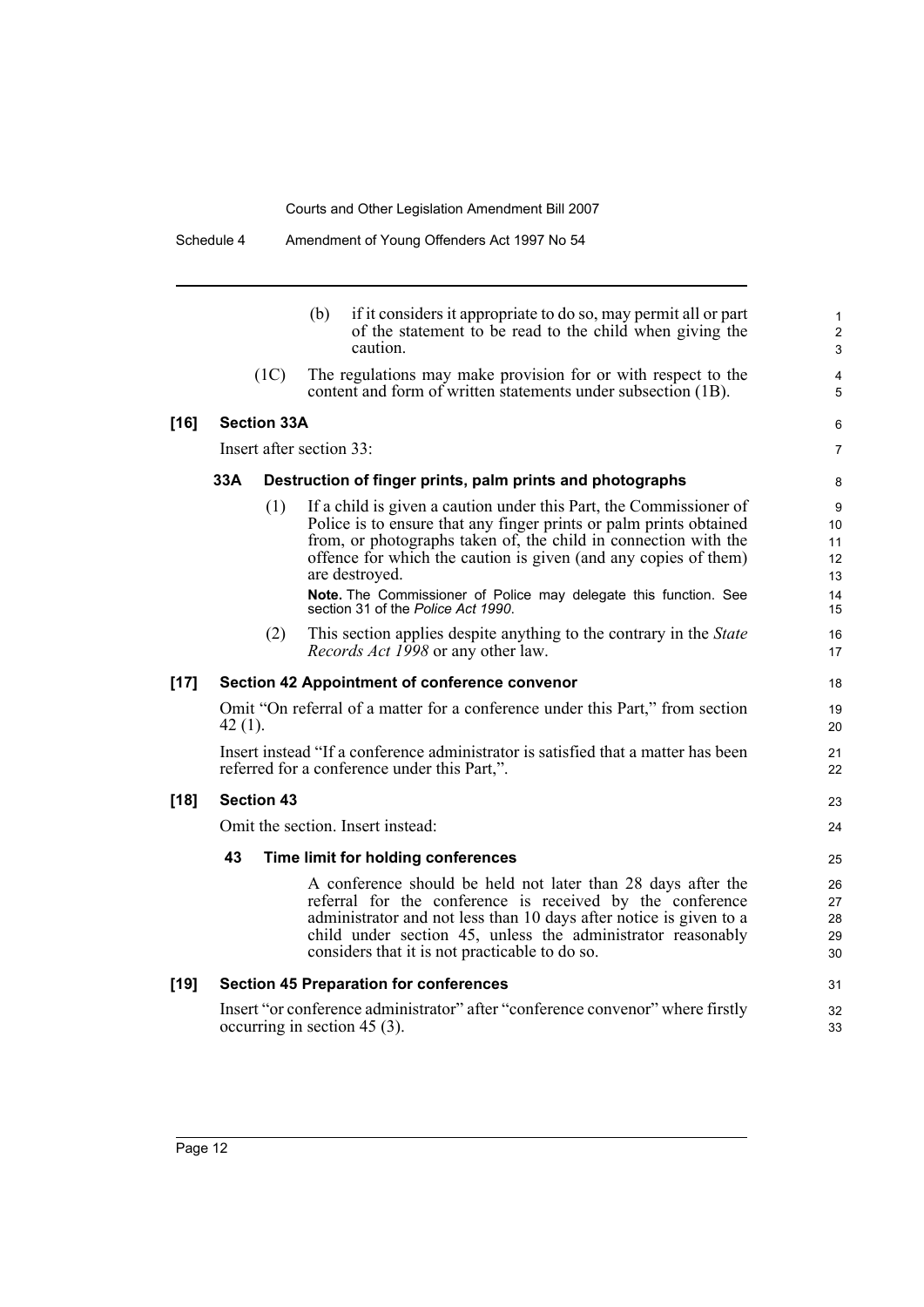| $[20]$ |                                    | <b>Section 47 Participants in conferences</b>                                                                                                                                                                                        | 1                    |
|--------|------------------------------------|--------------------------------------------------------------------------------------------------------------------------------------------------------------------------------------------------------------------------------------|----------------------|
|        | Insert after section 47 (1) (j):   |                                                                                                                                                                                                                                      | $\overline{2}$       |
|        | (k)                                | if the conference convenor, child, any victim and (if<br>present) a person responsible for the child all consent, one<br>police officer for the purpose of training the officer.                                                     | 3<br>4<br>5          |
| $[21]$ | Section 47 (2) (e)                 |                                                                                                                                                                                                                                      | 6                    |
|        |                                    | Omit the paragraph. Insert instead:                                                                                                                                                                                                  | $\overline{7}$       |
|        | (e)                                | if the child is subject to the supervision of the Department<br>of Juvenile Justice pursuant to an order made under section<br>33 of the Children (Criminal Proceedings) Act 1987, the<br>child's supervising officer,               | 8<br>9<br>10<br>11   |
| $[22]$ |                                    | Section 57 Additional provisions relating to completion and<br>non-completion of outcome plans                                                                                                                                       | 12<br>13             |
|        |                                    | Insert "under this subsection" after "dismiss" in section 57 (2).                                                                                                                                                                    | 14                   |
| $[23]$ | <b>Section 62A</b>                 |                                                                                                                                                                                                                                      | 15                   |
|        | Insert after section 62:           |                                                                                                                                                                                                                                      | 16                   |
|        | 62A                                | <b>Delegation of Director-General's functions</b>                                                                                                                                                                                    | 17                   |
|        |                                    | The Director-General may delegate the exercise of any function<br>of the Director-General under this Act or the regulations (other<br>than this power of delegation) to any of the following persons:                                | 18<br>19<br>20       |
|        | (a)                                | a Deputy Director-General of the Department of Juvenile<br>Justice,                                                                                                                                                                  | 21<br>22             |
|        | (b)                                | any other person (or person belonging to a class of<br>persons) prescribed by the regulations.                                                                                                                                       | 23<br>24             |
| $[24]$ |                                    | <b>Section 66 Disclosure of records</b>                                                                                                                                                                                              | 25                   |
|        | Insert after section 66 $(2)$ (c): |                                                                                                                                                                                                                                      | 26                   |
|        | (d)                                | records of, or relating to, warnings under this Act may be<br>divulged to a youth liaison officer for the purpose of taking<br>action under section 16A,                                                                             | 27<br>28<br>29       |
|        | (e)                                | records of, or relating to, cautions and conferences under<br>this Act may (subject to any regulations made for the<br>purposes of subsection $(3)$ ) be divulged to an authorised<br>officer of the Department of Juvenile Justice. | 30<br>31<br>32<br>33 |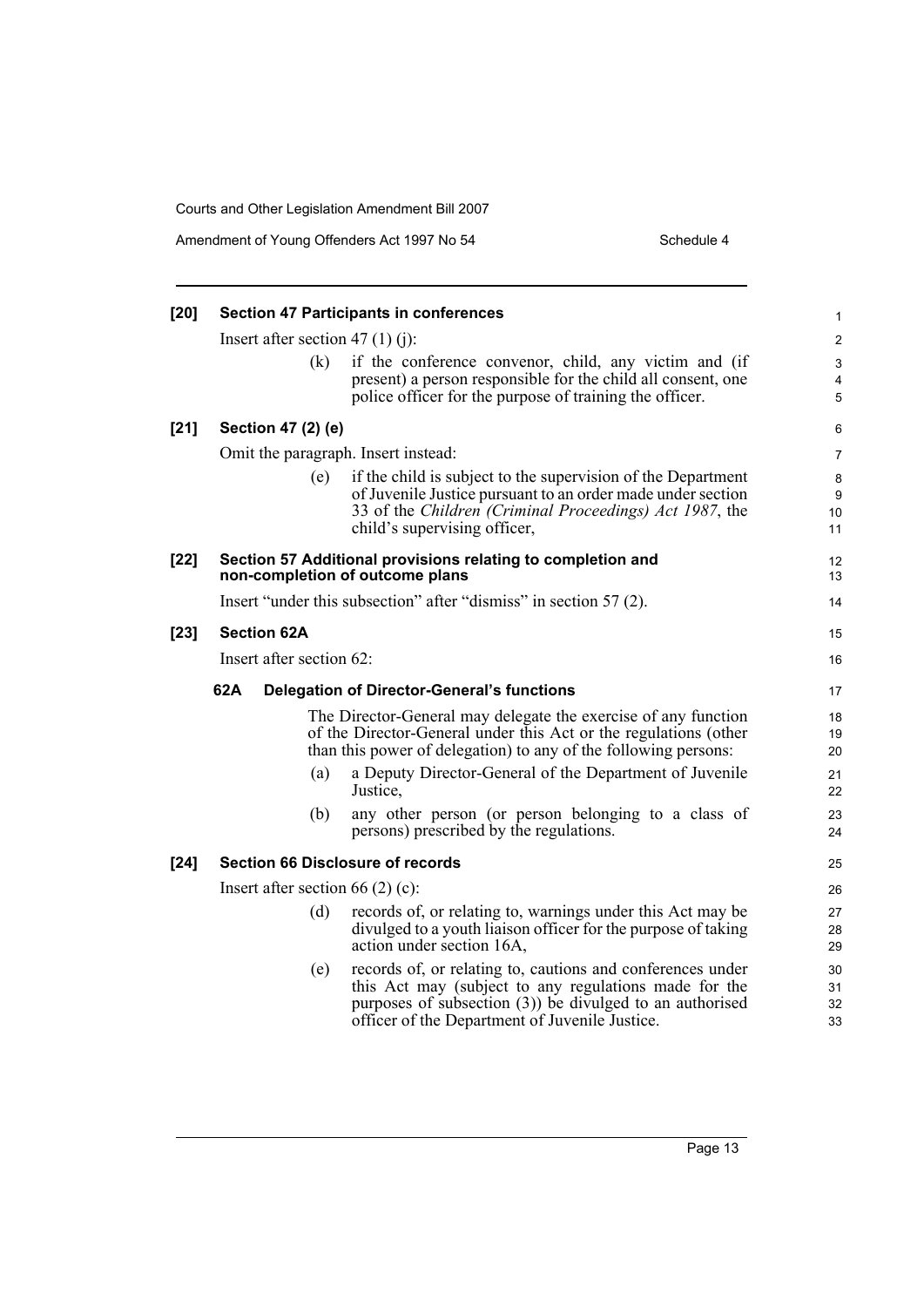Schedule 4 Amendment of Young Offenders Act 1997 No 54

| $[25]$ | Section 66 (3) and (4)                                                                                                                                                                         |     |                                                                                                                                                                    | 1              |
|--------|------------------------------------------------------------------------------------------------------------------------------------------------------------------------------------------------|-----|--------------------------------------------------------------------------------------------------------------------------------------------------------------------|----------------|
|        |                                                                                                                                                                                                |     |                                                                                                                                                                    | $\overline{2}$ |
|        | Insert after section $66(2)$ :<br>The regulations may make for provision for or with respect to the<br>(3)<br>divulging of records in the circumstance referred to in subsection<br>$(2)$ (e). |     |                                                                                                                                                                    | 3<br>4<br>5    |
|        | (4)                                                                                                                                                                                            |     | In this section:<br>authorised officer of the Department of Juvenile Justice means<br>any of the following officers of the Department:                             | 6<br>7<br>8    |
|        |                                                                                                                                                                                                | (a) | the Director-General,                                                                                                                                              | 9              |
|        |                                                                                                                                                                                                | (b) | a Deputy Director-General,                                                                                                                                         | 10             |
|        |                                                                                                                                                                                                | (c) | a juvenile justice officer,                                                                                                                                        | 11             |
|        |                                                                                                                                                                                                | (d) | such other member of staff (or member of staff belonging<br>to a class of members of staff) of the Department as may<br>be prescribed by the regulations.          | 12<br>13<br>14 |
| $[26]$ |                                                                                                                                                                                                |     | Section 68 Interventions not to be disclosed as criminal history                                                                                                   | 15             |
|        | Insert at the end of section 68 $(2)$ (c):                                                                                                                                                     |     |                                                                                                                                                                    |                |
|        |                                                                                                                                                                                                |     | $\cdot$ or                                                                                                                                                         | 17             |
|        |                                                                                                                                                                                                | (d) | an application by a person for employment in child-related<br>employment within the meaning of Part 7 of the<br>Commission for Children and Young People Act 1998. | 18<br>19<br>20 |
| $[27]$ |                                                                                                                                                                                                |     | <b>Section 70 Youth Justice Advisory Committee</b>                                                                                                                 | 21             |
|        | Omit the section.                                                                                                                                                                              |     |                                                                                                                                                                    | 22             |
| $[28]$ |                                                                                                                                                                                                |     | <b>Schedule 1 Conference convenors</b>                                                                                                                             | 23             |
|        |                                                                                                                                                                                                |     | Omit "Part 2 of the <i>Public Sector Management Act 1988</i> " from clause 4 (1).                                                                                  | 24             |
|        | Act 2002".                                                                                                                                                                                     |     | Insert instead "Chapter 2 of the <i>Public Sector Employment and Management</i>                                                                                    | 25<br>26       |
| $[29]$ |                                                                                                                                                                                                |     | <b>Schedule 3 Savings and transitional provisions</b>                                                                                                              | 27             |
|        | Insert before clause 1:                                                                                                                                                                        |     |                                                                                                                                                                    | 28             |
|        | Part 1                                                                                                                                                                                         |     | General                                                                                                                                                            | 29             |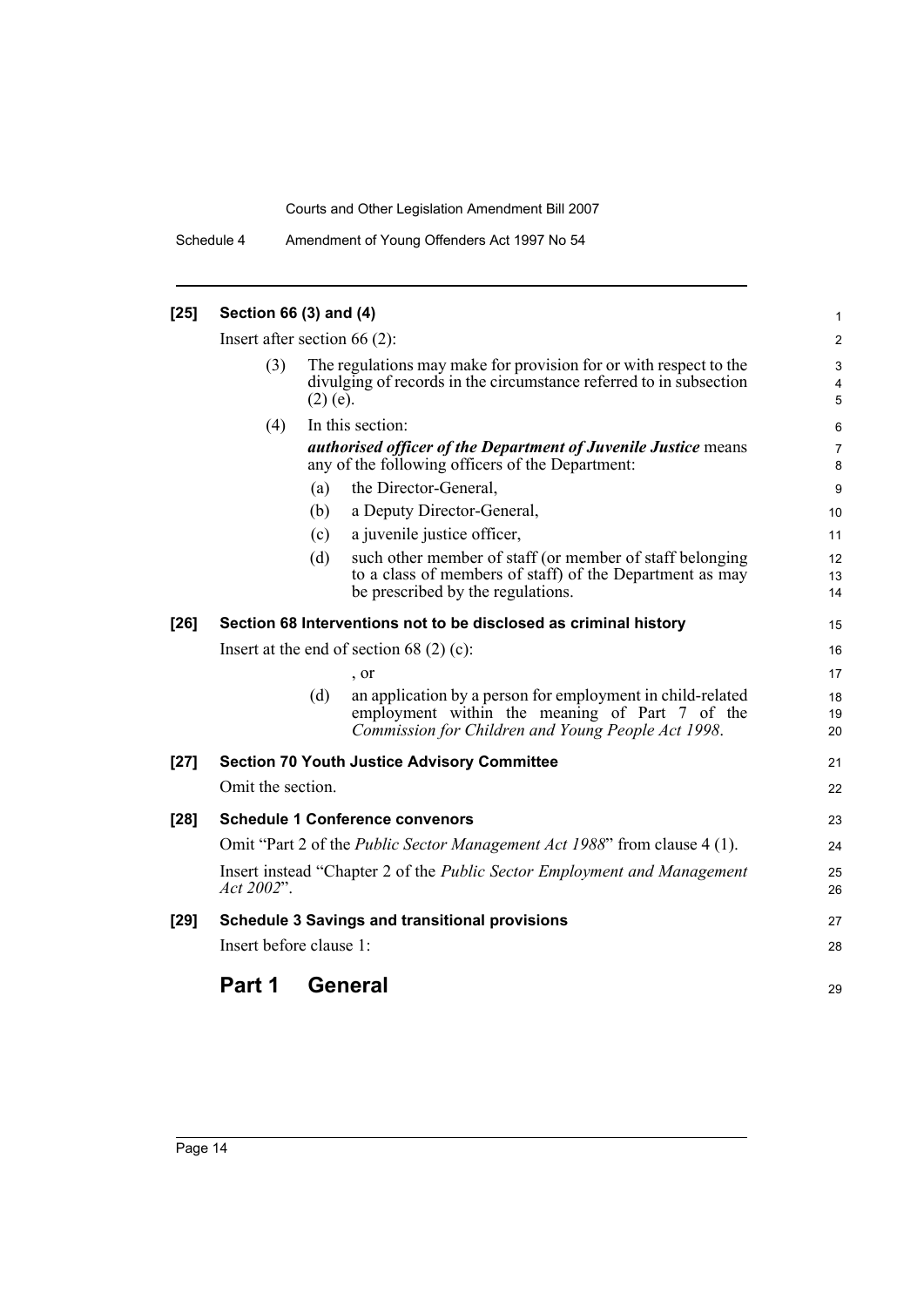| Amendment of Young Offenders Act 1997 No 54 | Schedule 4 |
|---------------------------------------------|------------|
|---------------------------------------------|------------|

| $[30]$ |                        |     | Schedule 3, clause 1                                                                                      |                                                                                                                                                                                                                                                                                          | 1                          |
|--------|------------------------|-----|-----------------------------------------------------------------------------------------------------------|------------------------------------------------------------------------------------------------------------------------------------------------------------------------------------------------------------------------------------------------------------------------------------------|----------------------------|
|        |                        |     |                                                                                                           | Insert at the end of clause $1(1)$ :                                                                                                                                                                                                                                                     | 2                          |
|        |                        |     |                                                                                                           | Courts and Other Legislation Amendment Act 2007, to the extent<br>that it amends this Act and the Regulations set out in Schedule 5<br>to the 2007 Act                                                                                                                                   | 3<br>4<br>5                |
| $[31]$ |                        |     |                                                                                                           | Schedule 3, Part 2, heading                                                                                                                                                                                                                                                              | 6                          |
|        | Insert after clause 1: |     |                                                                                                           |                                                                                                                                                                                                                                                                                          |                            |
|        | Part 2                 |     | Provisions consequent on enactment of<br>this Act                                                         |                                                                                                                                                                                                                                                                                          | 8<br>9                     |
| $[32]$ | Schedule 3, Part 3     |     |                                                                                                           |                                                                                                                                                                                                                                                                                          | 10                         |
|        |                        |     | Insert after clause 3:                                                                                    |                                                                                                                                                                                                                                                                                          | 11                         |
|        | Part 3                 |     | Provisions consequent on enactment of<br><b>Courts and Other Legislation Amendment</b><br><b>Act 2007</b> |                                                                                                                                                                                                                                                                                          | 12<br>13<br>14             |
|        | 4                      |     | <b>Definition</b>                                                                                         |                                                                                                                                                                                                                                                                                          |                            |
|        |                        |     |                                                                                                           | In this Part:<br><b>amending Act</b> means the Courts and Other Legislation<br>Amendment Act 2007.                                                                                                                                                                                       | 16<br>17<br>18             |
|        | 5                      |     | <b>Application of amendments</b>                                                                          |                                                                                                                                                                                                                                                                                          | 19                         |
|        |                        | (1) |                                                                                                           | Any amendment made to this Act by the amending Act relating<br>to the conduct of youth justice conferences or the giving of<br>cautions extends to any child:                                                                                                                            | 20<br>21<br>22             |
|        |                        |     | (a)                                                                                                       | who committed or is alleged to have committed an offence<br>covered by this Act before the commencement of the<br>amendment, and                                                                                                                                                         | 23<br>24<br>25             |
|        |                        |     | (b)                                                                                                       | in respect of whom it has been decided (whether before or<br>after the commencement of the amendment) that the child<br>should be dealt with under this Act by means of a youth<br>justice conference or caution, but that conference or<br>caution has not yet been conducted or given. | 26<br>27<br>28<br>29<br>30 |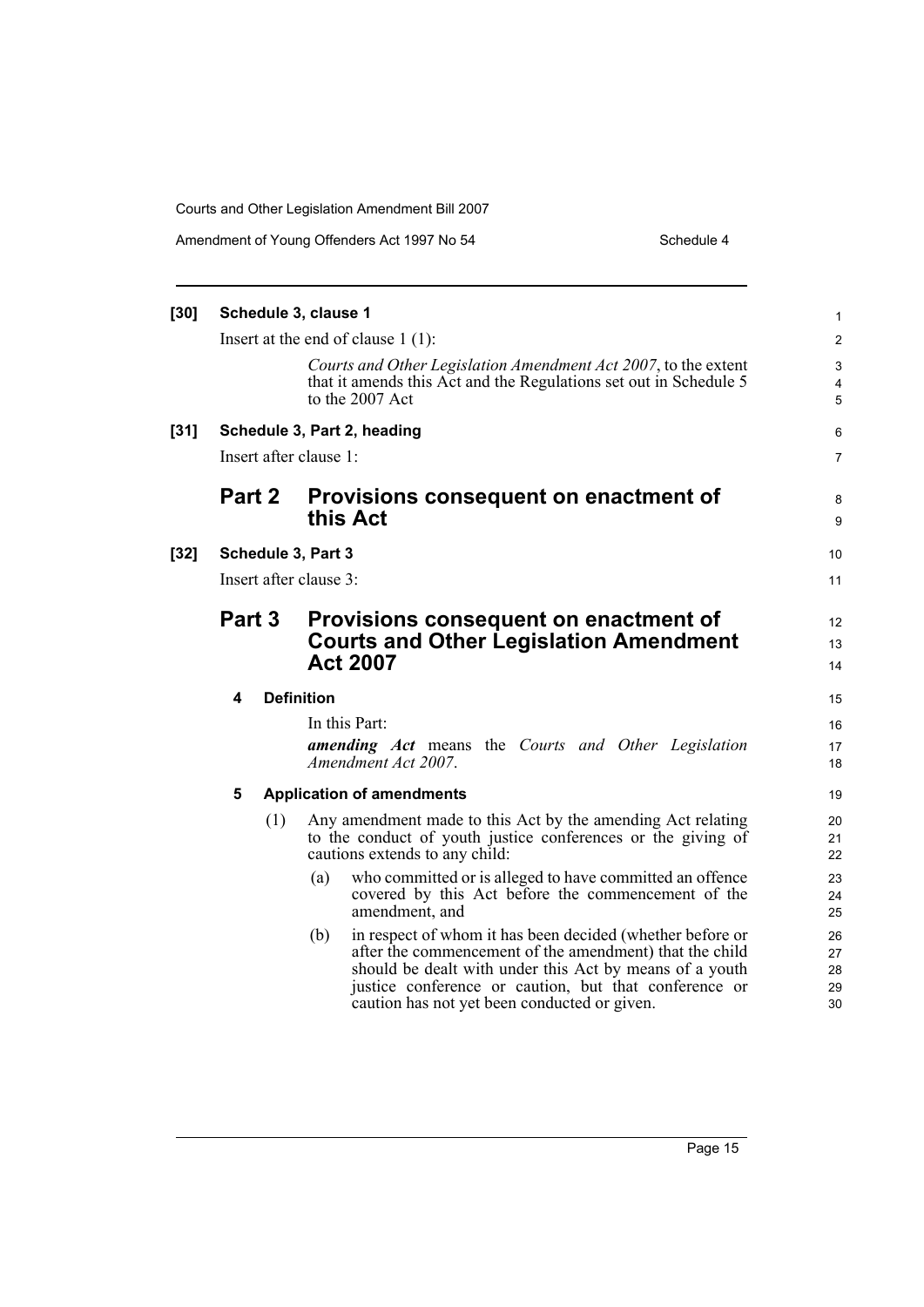|   | (2) | Section 7A (as inserted by the amending Act) and, accordingly,<br>this Act extends in relation to any person:                                                                                                                                                   |                             |  |
|---|-----|-----------------------------------------------------------------------------------------------------------------------------------------------------------------------------------------------------------------------------------------------------------------|-----------------------------|--|
|   |     | who committed or is alleged to have committed an offence<br>(a)<br>covered by this Act before the commencement of that<br>section, and                                                                                                                          | 3<br>4<br>5                 |  |
|   |     | was a child when the offence was committed or was<br>(b)<br>alleged to have been committed, and                                                                                                                                                                 | 6<br>$\overline{7}$         |  |
|   |     | who has not been previously dealt with under this Act in<br>(c)<br>respect of the offence or alleged offence, and                                                                                                                                               | 8<br>9                      |  |
|   |     | (d)<br>who is under the age of 21 years.                                                                                                                                                                                                                        | 10                          |  |
|   | (3) | The amendment made to section 10 by the amending Act applies<br>to admissions made on or after the commencement of the<br>amendment.                                                                                                                            | 11<br>12 <sup>°</sup><br>13 |  |
| 6 |     | <b>Abolition of Youth Justice Advisory Committee</b>                                                                                                                                                                                                            | 14                          |  |
|   | (1) | The Youth Justice Advisory Committee established by section 70<br>of this Act is abolished on the day on which that section is<br>repealed by the amending Act (the <i>abolition day</i> ).                                                                     | 15<br>16<br>17              |  |
|   | (2) | A person who, immediately before the abolition day, held office<br>as a member of the Youth Justice Advisory Committee:                                                                                                                                         | 18<br>19                    |  |
|   |     | ceases to hold office on that day, and<br>(a)                                                                                                                                                                                                                   | 20                          |  |
|   |     | is not entitled to be paid any remuneration<br>(b)<br>or<br>compensation because of ceasing to hold that office.                                                                                                                                                | 21<br>22                    |  |
|   | (3) | Nothing in the clause prevents the Minister from convening one<br>or more committees (including committees constituted with<br>former members of the Youth Justice Advisory Committee) to<br>advise the Minister in relation to matters arising under this Act. | 23<br>24<br>25<br>26        |  |